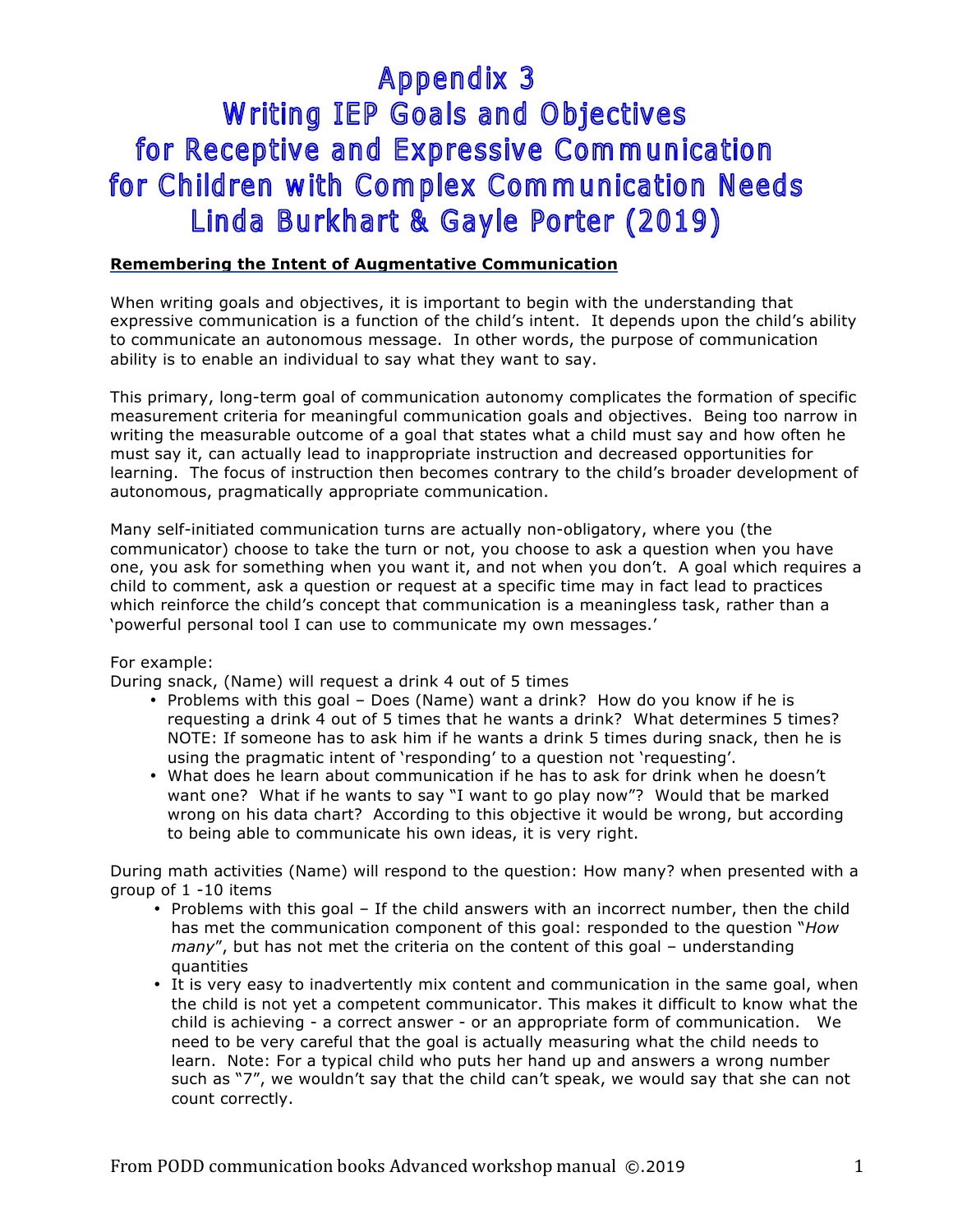We need to ensure that communication goals and objectives:

- Incorporate flexibility for the child **to say what they want to say when they want to say it**
- Reflect increasing the ability of the child to **use a broad range of communicative functions** to express real ideas in real situations through multiple modalities.
- Do not require the child will have to communicate what someone else wants her to "say".

This concept also has implications for how progress toward a goal will be measured. Testing situations, that present an artificial context - according to another person's agenda, will not provide a window into the child's developing spontaneous communication skills. Progress for communication development is more appropriately observed in natural contexts throughout the day as the child begins to take up opportunities to express ideas that are meaningful to her. Data collection will need to reflect the context as well as the communicative functions that the child expresses when the child "sees" a reason to communicate and then successfully transmits a message that is understood by her communication partner.

#### **Goals for Beginning Communicators**

Looking at language development for typical children, there is a long period of time where the child is learning to express ideas and experiment with language according to her own intentions. This is an interactive process where the child learns through feedback from communication partners, refining and expanding her abilities to successfully communicate. Only once the child has achieved some level of communicative competence for expressing her own ideas, is she then able to respond to another person's agenda to answer their questions or talk on their topics.

Receptive language ability in typical children, is often observed through the child's behavior in response to others, as well as what the child is able to express in appropriate contexts. The young child does not often demonstrate her receptive abilities through responding to direct questions. She may however, go get her shoes or move towards the door when someone suggests going outside to play, or she may say "out". Any of these actions will show that she understood what was said. In other cases she may point to, or look toward an object that someone else is talking about, even if she does not yet regularly respond to a direct question. Because children with complex communication needs may have difficulty moving their bodies, directing their gaze, or expressing their ideas to demonstrate understanding, it can be difficult to know how much language they are processing. Measuring a behavior may not give us a clear indication of what is being understood by these children.

Unfortunately, due to the demands of educational bureaucracies, and the pretence of providing evidence for learning, teachers and therapists often jump to the idea that children who have complex communication needs should be able to answer direct questions in a testing situation even when this would not be an appropriate means for assessing receptive language for typical children who are at the beginning stages of language development. When answering questions becomes the focus of language instruction and testing, the natural process of language learning through interaction is disrupted. The child then begins to assume a more passive role and put her efforts into 'pleasing' the adult, instead of expressing her own ideas.

While taking data on a child's ability to answer questions in a testing situation might be easier for the adult, it does not give us evidence of the child's developing communication and language abilities. The only way to assess the child's developing abilities for communication is to collect data over time in natural contexts where the child can demonstrate her communicative competence. Being able to do something in context is different than being able to take a test on it. Isolated test performance does not demonstrate if the child is able to appropriately apply the skill in a context where it would need to be used. This is especially true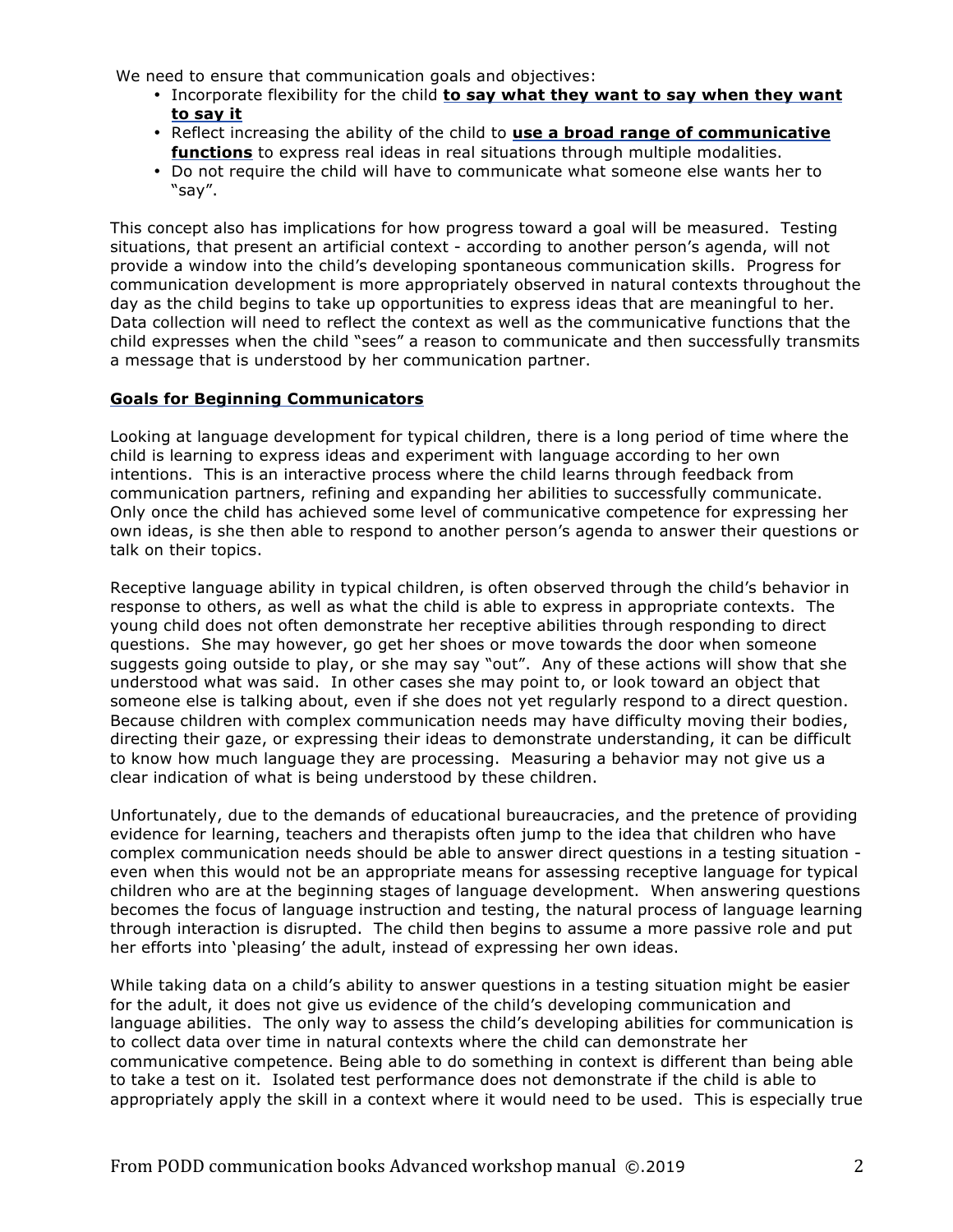with communication. Communicating in a real context is much more useful for the long-term outcome of the child.

Remember that the only pragmatic function that the child can use in response to a question is to answer. When asked to say something specific, the function of the response is just compliance.

### **Goals need to reflect the learning requirements for each child**

For children who have multiple and complex communication needs, goals and objectives must be closely aligned to the child's learning requirements. As previously discussed in this manual, there is a "Catch 22" when it comes to teaching communication skills for children who do not have a current means of communication. It is frequently impossible to know how a child will progress with language, until an accessible form of language is placed in the child's environment for her to learn over time. And it is difficult to know the best accessible language system for a child, without a long-term dynamic assessment process.

As discussed previously, the process of the Dynamic Assessment happens over time. For many children who have complex communication needs, it is impossible to do a one-time assessment and learn enough about the child to write meaningful goals and objectives. School systems often do not recognize this process, and expect the team to be able to assess and write goals over the short term. This often results in narrow, task specific, meaningless goals that are not flexible enough to follow the child's evolving learning requirements. Therefore, initial goals may need to be written in a manner that allows for exploration of a range of strategies to determine the most appropriate learning requirements for each child.

Goals need to be objective and measurable, but the learning that they are based upon may be harder to observe. In developing a measurable goal, it is important to consider the learning requirements that underlie achievement of that goal. A learning requirement reflects what the child will need to learn. Examples of learning requirements are listed below. Note: These are examples and will vary depending upon the needs of each child.

- Availability of language modes that the child can process visually, auditorally and/or tactually
- Availability of language modes that the child can physically learn to use
- Understanding of how language is used to communicate a variety of communicative functions (request – recurrence, cessation, objects, actions, information; ask questions; express opinions; comment; protest; complain; etc.)
- Intelligible ways to communicate for a broad range of meanings (use language) to express a range of functions
- Other people in his environment modeling his methods of communication (Aided Language Stimulation)
- Partners in the environment who will be able to support the child's autonomous communication
- Purpose, motivation, and intent to communicate something
- Methods to communicate intelligibly using language
- Ideas of what to communicate in a variety of situations
- A self-image of being an active communicator
- Perseverance in communicating her intentions
- How to initiate and take up communication opportunities
- How to interact with another person and take turns in a conversation
- How to use a method for accessing a communication system
- How to produce and develop a consistent movement in an intelligible way to communicate
- Expectations that she will communicate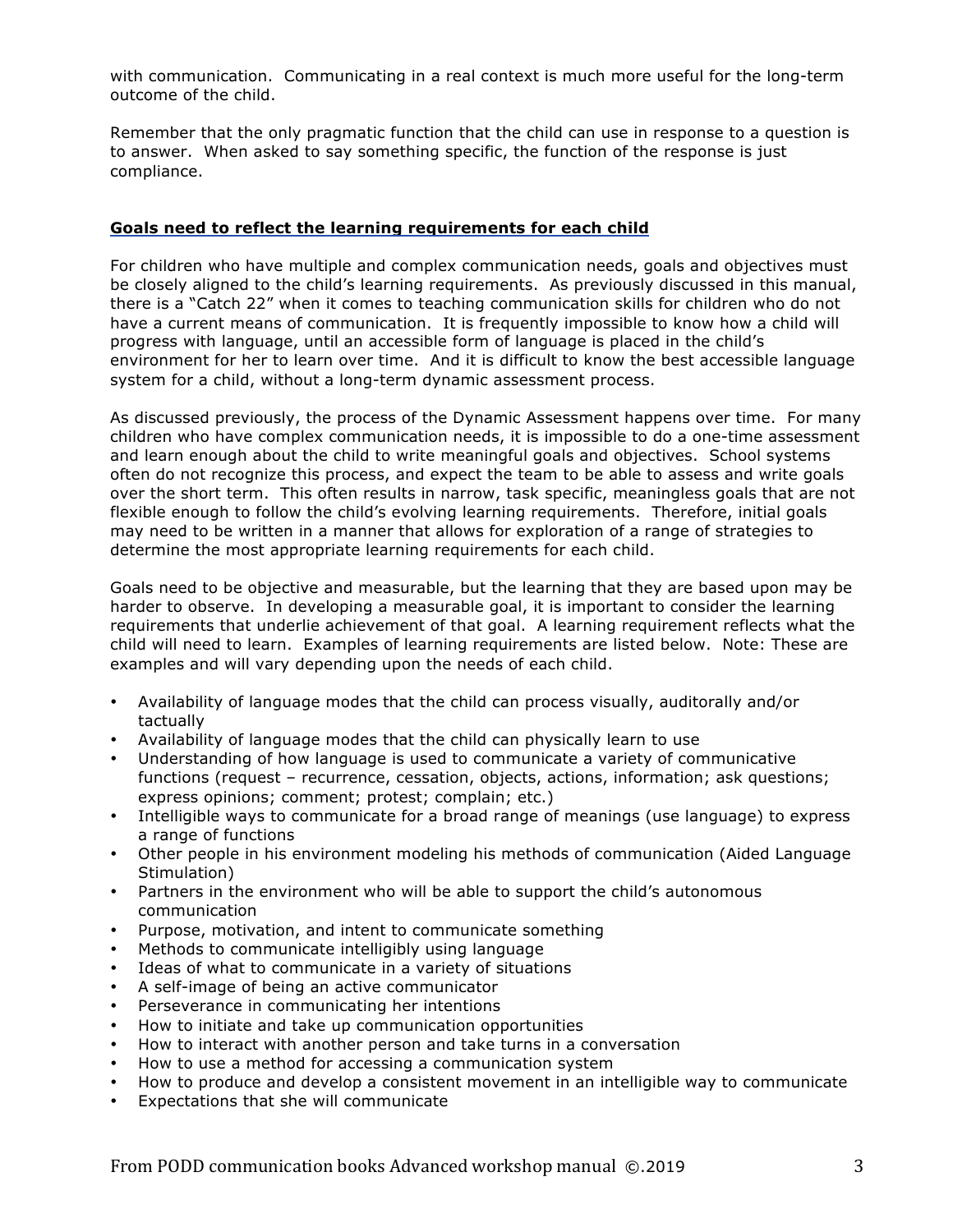Strategies used to facilitate the achievement of these learning requirements might include some of the following examples;

- Providing access to a comprehensive language system, such as PODD, that the child can learn to use
- Engineering communication opportunities within natural contexts
- Training communication partners to assist with operation of communication system to support an autonomous message from the child
- Training communication partners to identify attempts at initiating communication and "read" and expand upon subtle communicative signals from the child
- Training of communication partners about beliefs and expectations for communication development
- Training of communication partners to value and validate the use of AAC to communicate thoughts and ideas
- Providing opportunities to communicate within natural contexts e.g. use an expectant pause and reverse prompt hierarchy
- Modeling of the child's AAC system to communicate genuine messages in natural environments
- Sufficient attentive wait time without interrupting thought process
- Strategic and natural feedback on attempts and successful communications
- Positioning equipment that supports and allows for controlled movement
- Frequent monitoring of the child's position and position of equipment in relation to the child
- Opportunities for child and communication partners to interact with more competent AAC users

Failure to take into account the child's learning requirements, can result in wasted effort and frustration for the child. For example, if the child has cortical visual impairment, she may not be able to see the picture symbols in a PODD communication book that are pointed to by her communication partner. Her learning requirements may necessitate that the pictures be of higher contrast and held up individually at a particular angle with a short shaking movement to facilitate the child's use of vision and give her a better chance of processing the picture. She may also need and audio cue and extra wait time. For a child with apraxia, wait time can be critical. An encouraging pause on the part of the communication partner, without producing distractions, can allow the child to take the necessary time to process and carry out the cognitive and motor skills to demonstrate understanding. Since successful mastery of goals will depend upon the strategies used to teach and assess the goals, these strategies need to be included in the IEP, either in the objective itself or in the Methods and Materials section of the IEP.

Once the child's learning requirements have been established, they become the basis for generating the goals and objectives. See the sample charts below, and also near the beginning of this manual. These illustrate how the goals follow the learning requirements and are also closely linked with the strategies for achieving those goals.

Note: See appendix 1 for examples of fully expanded objectives in charts such as those on the next page – listed with learning requirements and strategies.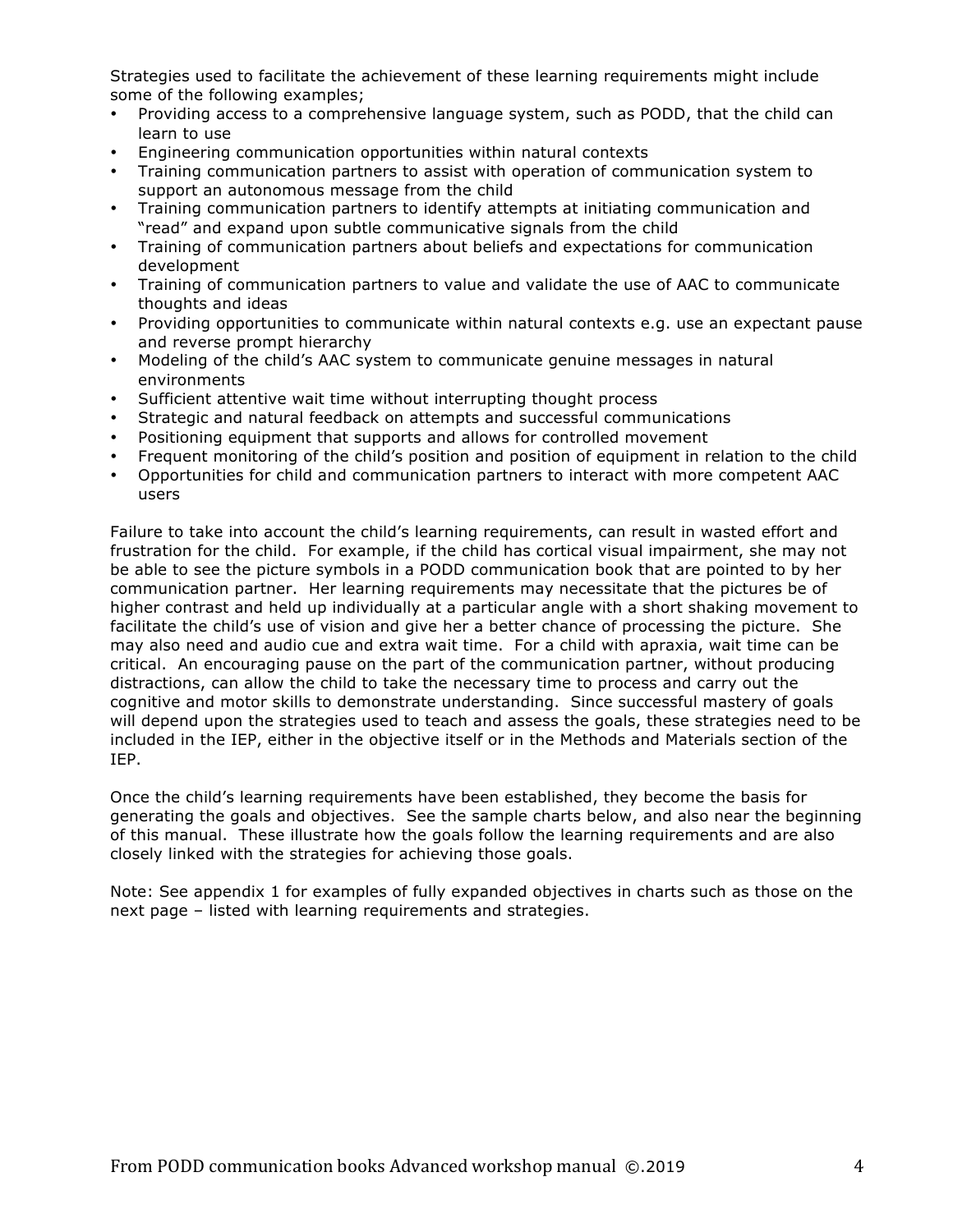| <b>Name:</b> Andrew Z                                                                                                                                                                              |                                                                                                                                                                                     | Date: 09/02/07                                                                                                                                                                                                                           |                 |
|----------------------------------------------------------------------------------------------------------------------------------------------------------------------------------------------------|-------------------------------------------------------------------------------------------------------------------------------------------------------------------------------------|------------------------------------------------------------------------------------------------------------------------------------------------------------------------------------------------------------------------------------------|-----------------|
| <b>OBJECTIVE 1</b><br>an opinion, protest and complain.                                                                                                                                            |                                                                                                                                                                                     | Andrew will use language (pictograph/speech approximation) to request<br>objects, actions, assistance, recurrence (more), cessation (stop and finish), ask questions, give                                                               |                 |
| <b>Current Function</b>                                                                                                                                                                            | Learning<br><b>Requirement(s)</b>                                                                                                                                                   | <b>Suggested strategies</b>                                                                                                                                                                                                              | Achieve<br>ment |
| Based on observation and<br>parent report<br>(Dewart & Summers<br>profile)                                                                                                                         | · Availability of language modes<br>which Andrew can physically<br>learn to use to communicate.<br>• Control of movement to<br>intelligibly communicate                             | · Engineer environment to ensure<br>sufficient pictographic vocabulary is<br>available for others to model and<br>Andrew to use<br>• Multiple activity displays                                                                          |                 |
| Request object: Looks<br>and smiles at the one he<br>wants when offered<br>choices. Will also look at<br>person to attract attention<br>and look at object.                                        | • A way of accessing<br>communication<br>displays (?eye-<br>gaze/point)<br>• Oral skills for speech<br>approximations<br>· Learn meanings of a range of                             | • PODD communication book<br>Others model the use of<br>pictographs during conversation to<br>express a range of messages for a<br>range of functional purposes (aided<br>language stimulation).<br>· Verbal reference informal modes of |                 |
| <b>Request Action: Will look</b><br>at person, may cry, person<br>interprets meaning.<br>Request for assistance:<br>Cries and person interprets<br>what help he needs.                             | pictographs and how to locate<br>them in communication<br>displays/ book.<br>• Understand functional uses of<br>language (pictographs) to<br>• Request objects<br>• Request actions | communication, expanding message<br>using pictographs.<br>· Shaping attempts to communicate<br>using language.<br>· Use of simple speech generating<br>devices to experience successful<br>initiation of communication.                  |                 |
| Recurrence: Looks at the<br>object and / or the person.                                                                                                                                            | • Request assistance<br>• Request recurrence<br>• Request cessation                                                                                                                 | · Providing opportunities & cues to<br>communicate<br><b>Expectant pause</b>                                                                                                                                                             |                 |
| Cessation: Turns head /<br>looks away, others<br>interpret he has finished.                                                                                                                        | • Ask questions<br>Express opinions<br>• Protest                                                                                                                                    | • Verbal cues (direct and Indirect)<br>Light cues<br>• Assisted scanning (verbal +                                                                                                                                                       |                 |
| Ask questions: not<br>observed.                                                                                                                                                                    | • Complain<br>· Ideas of what he could say<br>in a range of situations.<br>· Knowledge that he can, and                                                                             | light)<br>• Accomplice suggestion<br>· Motor learning - stable position and<br>movements for communication.                                                                                                                              |                 |
| <b>Opinion:</b> Look at person<br>and smile, laugh, cry,<br>facial expression - others<br>interpret meaning.                                                                                       | method to, initiate<br>communication/use of<br>pictographs.<br>· Opportunities to communicate.<br>· Expectations that Andrew can                                                    | · PROMPT intervention to develop<br>speech approximations (stage 2).<br>• Communication partner training in<br>above strategies.                                                                                                         |                 |
| <b>Protest / complain:</b> Cry,<br>may look at partner then<br>look at what's wrong. May<br>also push back, extend<br>body. Really attended to<br>use of pictographs during<br>assessment session. | and will communicate his own<br>messages. (i.e. not relying on<br>adults to quess).                                                                                                 |                                                                                                                                                                                                                                          |                 |
| <b>Goal attainment scale</b>                                                                                                                                                                       | 1. No progress - Much less than the expected level of outcome                                                                                                                       |                                                                                                                                                                                                                                          |                 |

- 
- 2. Partially achieved Somewhat less than the expected level of outcome 3. Achieved – Expected level of outcome
- 4. Achieved Somewhat more than the expected level of outcome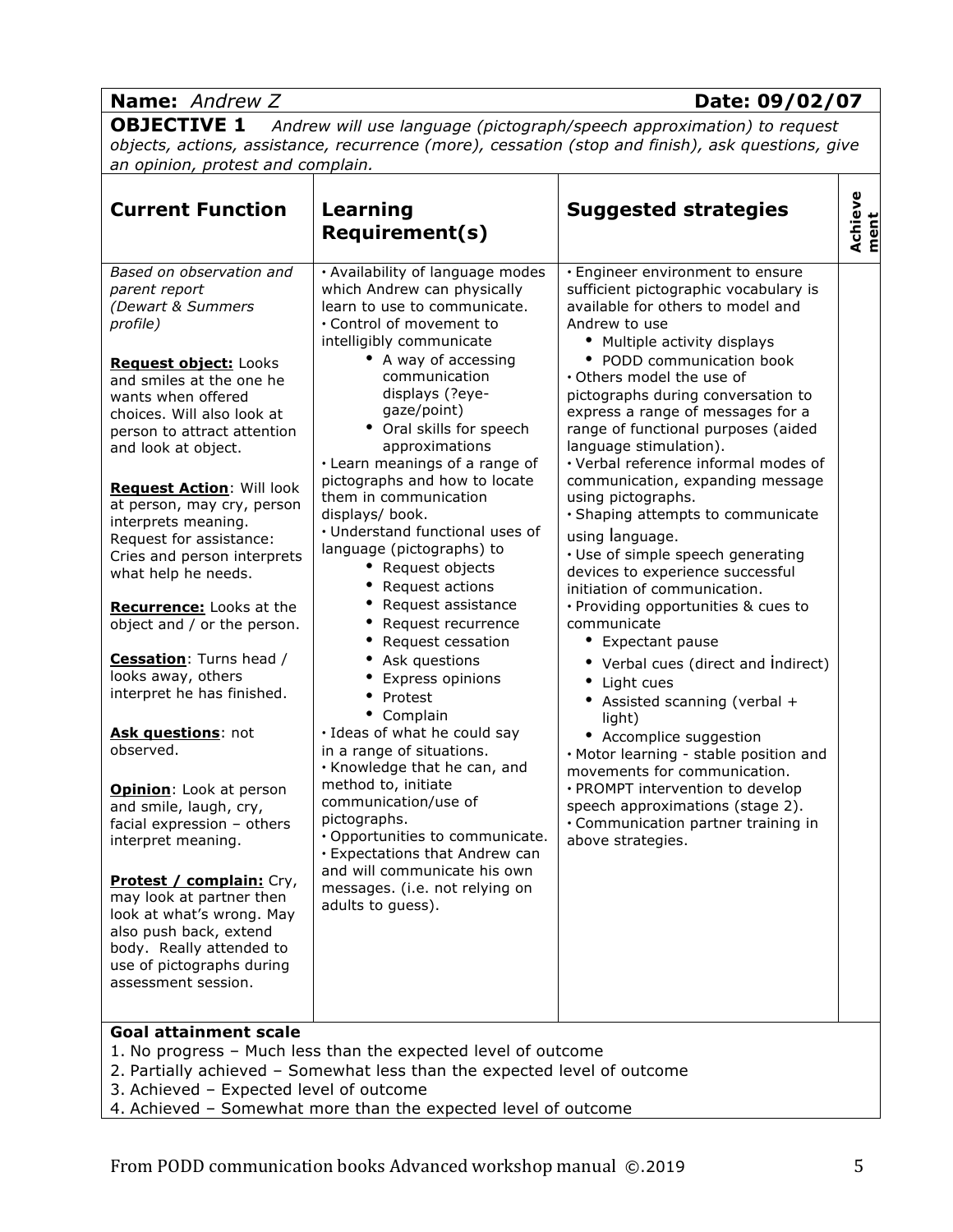| 5. Exceeded expectation - Much more than the expected level of outcome                                                                                                                                                                                                                                                                                                                                                                                                                                                                                                                                                                                                                                                                                                   |                                                                                                                                                                                                                                                                                                                                                                                                                                                                                                                                                                                                                                                                                                       |                                                                                                                                                                                                                                                                                                                                                                                                                                                                                                                                                                                                                                                                                                                                                                                                                                                                                                                                                                                                                                                                                                                                                                                                                                          |                 |
|--------------------------------------------------------------------------------------------------------------------------------------------------------------------------------------------------------------------------------------------------------------------------------------------------------------------------------------------------------------------------------------------------------------------------------------------------------------------------------------------------------------------------------------------------------------------------------------------------------------------------------------------------------------------------------------------------------------------------------------------------------------------------|-------------------------------------------------------------------------------------------------------------------------------------------------------------------------------------------------------------------------------------------------------------------------------------------------------------------------------------------------------------------------------------------------------------------------------------------------------------------------------------------------------------------------------------------------------------------------------------------------------------------------------------------------------------------------------------------------------|------------------------------------------------------------------------------------------------------------------------------------------------------------------------------------------------------------------------------------------------------------------------------------------------------------------------------------------------------------------------------------------------------------------------------------------------------------------------------------------------------------------------------------------------------------------------------------------------------------------------------------------------------------------------------------------------------------------------------------------------------------------------------------------------------------------------------------------------------------------------------------------------------------------------------------------------------------------------------------------------------------------------------------------------------------------------------------------------------------------------------------------------------------------------------------------------------------------------------------------|-----------------|
| <b>Name:</b> Alicia Z                                                                                                                                                                                                                                                                                                                                                                                                                                                                                                                                                                                                                                                                                                                                                    |                                                                                                                                                                                                                                                                                                                                                                                                                                                                                                                                                                                                                                                                                                       | Date: 09/02/05                                                                                                                                                                                                                                                                                                                                                                                                                                                                                                                                                                                                                                                                                                                                                                                                                                                                                                                                                                                                                                                                                                                                                                                                                           |                 |
| <b>OBJECTIVE 1</b>                                                                                                                                                                                                                                                                                                                                                                                                                                                                                                                                                                                                                                                                                                                                                       |                                                                                                                                                                                                                                                                                                                                                                                                                                                                                                                                                                                                                                                                                                       | Alicia will increase receptive understanding of common daily instructions given                                                                                                                                                                                                                                                                                                                                                                                                                                                                                                                                                                                                                                                                                                                                                                                                                                                                                                                                                                                                                                                                                                                                                          |                 |
| to her in speech plus sign and/or pictographs.                                                                                                                                                                                                                                                                                                                                                                                                                                                                                                                                                                                                                                                                                                                           |                                                                                                                                                                                                                                                                                                                                                                                                                                                                                                                                                                                                                                                                                                       |                                                                                                                                                                                                                                                                                                                                                                                                                                                                                                                                                                                                                                                                                                                                                                                                                                                                                                                                                                                                                                                                                                                                                                                                                                          |                 |
| <b>Current Function</b>                                                                                                                                                                                                                                                                                                                                                                                                                                                                                                                                                                                                                                                                                                                                                  | <b>Learning</b><br><b>Requirement(s)</b>                                                                                                                                                                                                                                                                                                                                                                                                                                                                                                                                                                                                                                                              | <b>Suggested strategies</b>                                                                                                                                                                                                                                                                                                                                                                                                                                                                                                                                                                                                                                                                                                                                                                                                                                                                                                                                                                                                                                                                                                                                                                                                              | Achievem<br>ent |
| Based on observation and<br>parent report<br>(Dewart & Summers<br>profile)<br>Alicia responds best to<br>commonly used<br>Instructions when sign and<br>/ or single<br>pictographs are used to<br>support her understanding<br>of language.<br>Mom reports that she is<br>only certain of Alicia's<br>understanding for a limited<br>range of frequently used<br>meanings even with sign /<br>pictograph support e.g.<br>"STOP / WAIT", "NO".<br>Alicia will follow a point to<br>close objects some of the<br>time (mom estimates<br>approximately 20% of the<br>time).<br>Appears to understand that<br>she needs to respond to<br>questions such as "Where<br>is ?", generally begins<br>looking around, but not to<br>specific item.<br><b>Goal attainment scale</b> | · Other people using<br>communication modes<br>which Alicia can understand.<br>· Availability of sufficient<br>pictographic vocabulary for<br>others to use.<br>· Knowledge of meanings of<br>different signs, pictographs,<br>spoken words.<br>. Consistent use of the<br>same signals to represent<br>specific words / instructions.<br>• Understanding that she<br>needs to watch and listen to<br>her partner.<br>• Understanding that she<br>has to do something in<br>response to partner request /<br>instruction.<br>• Understanding what it<br>is she has to do.<br>. Control of movement<br>(motor planning) to<br>indicate that she has<br>understood (attempts<br>to follow instruction). | · Identify targeted messages /<br>instructions which are frequently<br>communicated to Alicia.<br>· Partner training<br>• Understand Alicia's challenges<br>understanding spoken<br>language and need for visual<br>supports<br>• Teach targeted signs<br>• How to use pictograph displays.<br>• Practice using simple key word<br>sentences and single step<br>instructions<br>• Establish habits to use signs<br>• and pictographs in all<br>environments.<br>· Availability of pictographs for<br>partners to use.<br>• Multiple activity displays in her<br>environments<br>• Early function PODD<br>communication book (for<br>partners to use) with Alicia at<br>all times<br>• All displays to have individual<br>pictograph cards attached to<br>show individually to Alicia.<br>(reduce visual complexity -<br>does not need to follow point)<br>. Directly relate the language<br>(speech/sign/pictograph) to what it<br>represents (object/action) as you<br>demonstrate what to do.<br>· Reinforce meaning of language<br>• Say (with sign / pictographs)<br>• Help her to do and/or<br>demonstrate what to do.<br>• Say (with sign / pictographs)<br>what she/someone else did<br>(confirmation) with positive<br>feedback. |                 |

- 1. No progress Much less than the expected level of outcome
- 2. Partially achieved Somewhat less than the expected level of outcome
- 3. Achieved Expected level of outcome
- 4. Achieved Somewhat more than the expected level of outcome
- 5. Exceeded expectation Much more than the expected level of outcome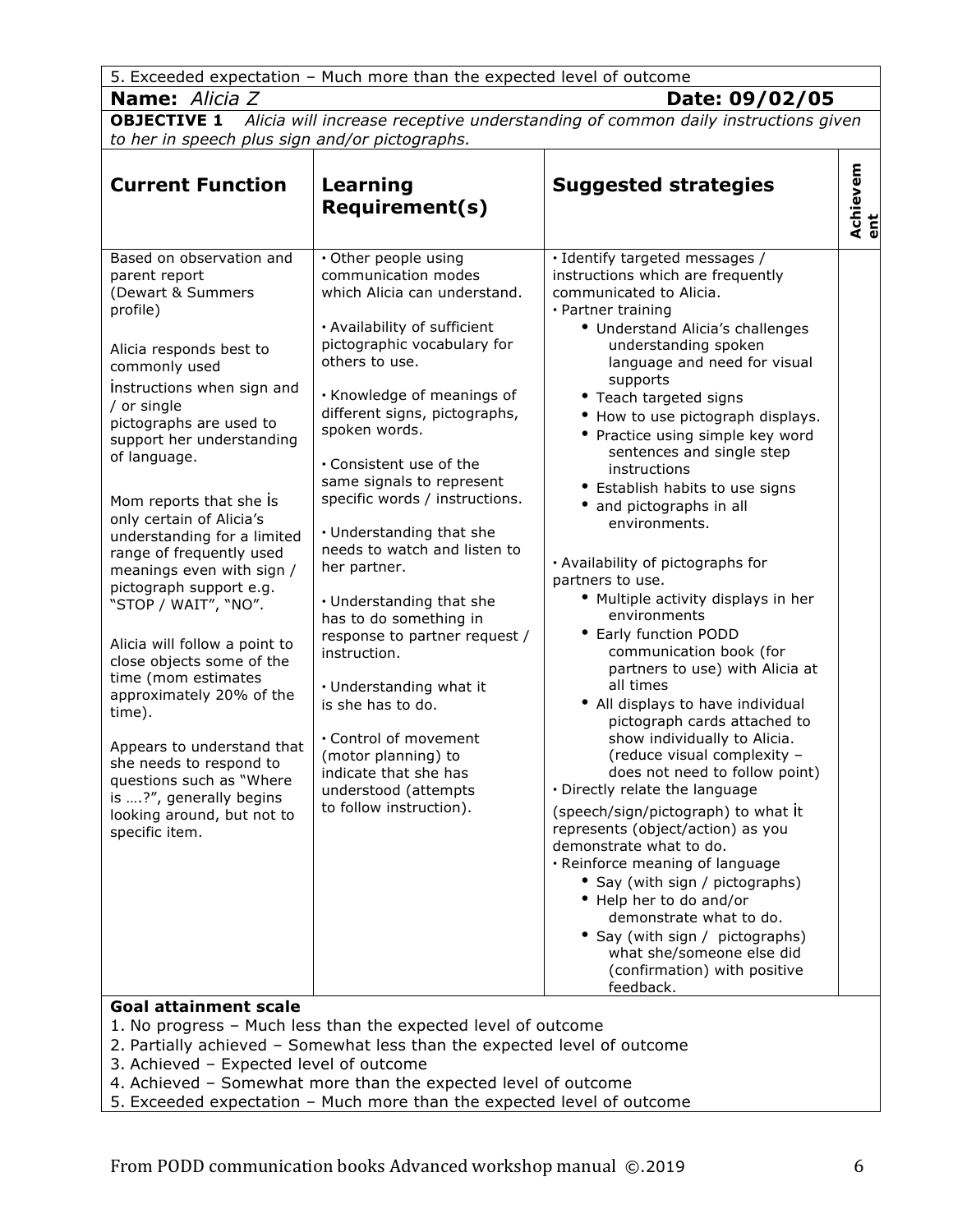### **Revisiting the Dynamic Assessment Process**

In the process of the dynamic assessment, a variety of strategies are explored to determine which factors facilitate function and success and which factors appear to inhibit function and success. These are the learning requirements for the child. Because many factors can influence function and success, part of the dynamic assessment process is also to determine what else needs to be explored or taught in order to discover these factors. The assessment process is not conducted all at one time, but rather as a component of working with the child in meaningful contexts with attention to motivation, state, fatigue, systematic presentation of materials, and careful observation of student's response in a variety of situations.

Over time, a range of strategies are trialed, revised, and revisited periodically, with modifications based on observation of the child's responses. This implies that the completion of the assessment process is never really finished, and should be a component of all teaching. As skills are mastered, and integrated, other strategies may become more appropriate for facilitating function and success. Similarly, in some situations, more or less supports will be needed based on the environmental conditions, fatigue, motivation, meaningfulness of the activity, state and health of the student. Data of this ongoing dynamic assessment should be kept and continually revised to inform instruction, and be based upon what supports might be needed to increase function and success given observation of the student during the teaching process.

Strategies to explore include factors such as: materials design, materials presentation, environmental engineering, student positioning, degree of familiarity vs. novelty to maintain cognitive intrigue without loss of interest, active engagement, wait time, use of strategic feedback vs. prompting, affect and manner of instructor, demands vs. support, signs of fatigue that should be monitored to determine when and what types of breaks or changes are appropriate in different situations, etc.

Sample areas to address for individual children will includes supports and barriers for developing skills such as: motor, vision, hearing/listening, attention, receptive language, expressive language, initiation of communication, social interaction, motivation, active participation, problem solving, sensory processing and a readiness state for learning.

### **Writing IEP Goals and Objectives:**

Writing IEP Goals and objectives are begins with identifying the child's functional communication requirements. Strategies are based upon the individual child's learning requirements and may be included in the goals or written separately on the IEP according to district requirements, but are a crucial component of this process. For example, two children may have the same communication requirement to learn to ask questions including sufficient information for their partners to understand, however they have different learning requirements to achieve this. Child #1 needs to learn the meaning of different questions words as he currently has difficulty selecting the correct word for his question. Child #2 understands the question words, but doesn't recognize the opportunity to ask questions and doesn't use them in natural contexts.

Goals must be measurable, but do not have to be measured in a testing format. It is often more appropriate to write the goal as measured over natural contexts throughout the day. For example, the child will \_\_\_\_\_\_ more than \_\_\_ number of times within the natural context of school activities. This could be measured by ongoing event recording (when the events happen only sporadically) or through periodic probes based upon an agreed upon intervals across the day, week, month or semester.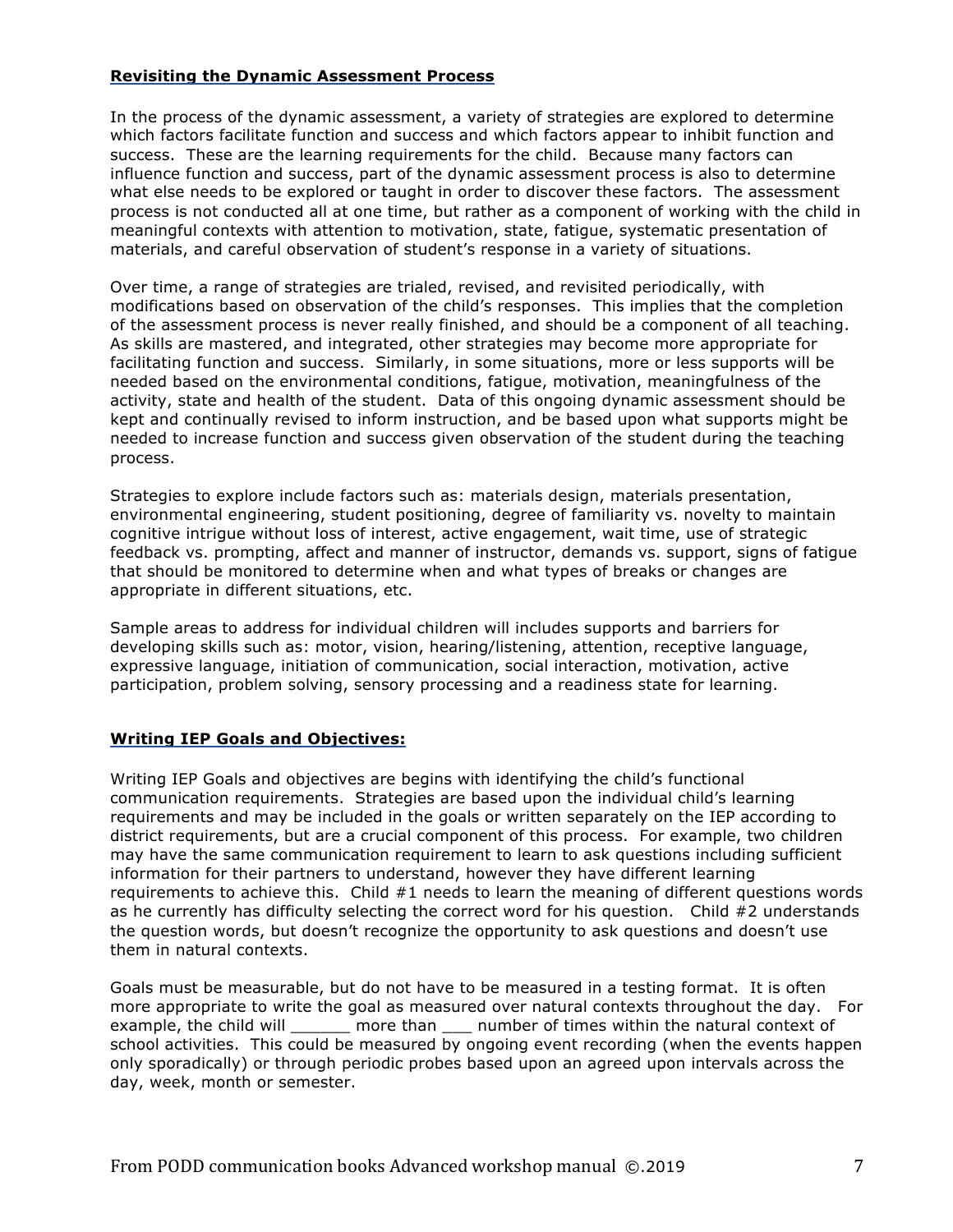Since it is not possible to know the child's intent, beginning goals that require the child to produce specific adult selected communicative functions are inappropriate. However, it is appropriate to write goals that will show an increase in the number of communicative functions expressed by the child in natural contexts. For example, the child will use 3 of the following (developmentally relevant) communicative functions expressively using the PODD communication book in natural contexts. Examples of communicative functions can be listed in the goal, so that data can be collected on the use of them. For example: request objects, request/direct actions, request assistance, request recurrence, request cessation, ask questions, express opinions, protest, complain, etc. Note: This could be measured through communication function charts or language samples as explained later in this appendix.

Once the child has demonstrated the ability to express a range of communicative functions then it may be appropriate to write goals to express specific communicative functions in appropriate contexts. For example, ask questions in a group discussion, intelligibly relate information, tell a story and narrate/instruct assistants in pretend play providing sufficient information for her partner to understand her specific message, etc.

As the child's ability to express ideas increases then writing goals to focus on more specific operational, pragmatic, semantic, syntactic or strategic skills might be appropriate. See examples later in this appendix.

### **Benchmarks**:

When goals are broad, benchmarks, objectives or steps are often listed to support the process for obtaining the goal. These should be written according to specific learning requirements of the child and reflect a process toward achievement of the larger goal. Simply stating: "with or without physical, verbal, or non-verbal prompt" is not sufficient. If prompts or cues are indicated to observe performance according to the learning requirements of the child, then they should be described specifically in the benchmark.

**Goal:** (Name) will relate information about past and future events providing sufficient information for the partner to understand their message without the need for repeated questioning/guessing or pre-existing knowledge of the information being related.

#### **Benchmarks:**

1. (Name) will identify whether they can understand another person's specific meaning when that person relates information not known to them using a two word sentence that does not include a verb.

2 (Name) will relate information about past events (using PODD and other multiple modalities) when provided with a picture chart illustrating: WHO WHAT WHERE WHEN questions to cue the child to include this information in their writing, during structured journal writing activities at school.

3. (Name) will add one more element to their sentence after a partner identifies that they do not understand their message and provides three possible meanings plus "something else" in a recast of the message.

4. (Name) will add one more element to their sentence after a partner identifies that they do not understand their message and suggests they need to "tell me more".

5. (Name) will relate information about past and future events providing sufficient information for the partner to understand their message without the need for repeated questioning/guessing or pre-existing knowledge of the information being related.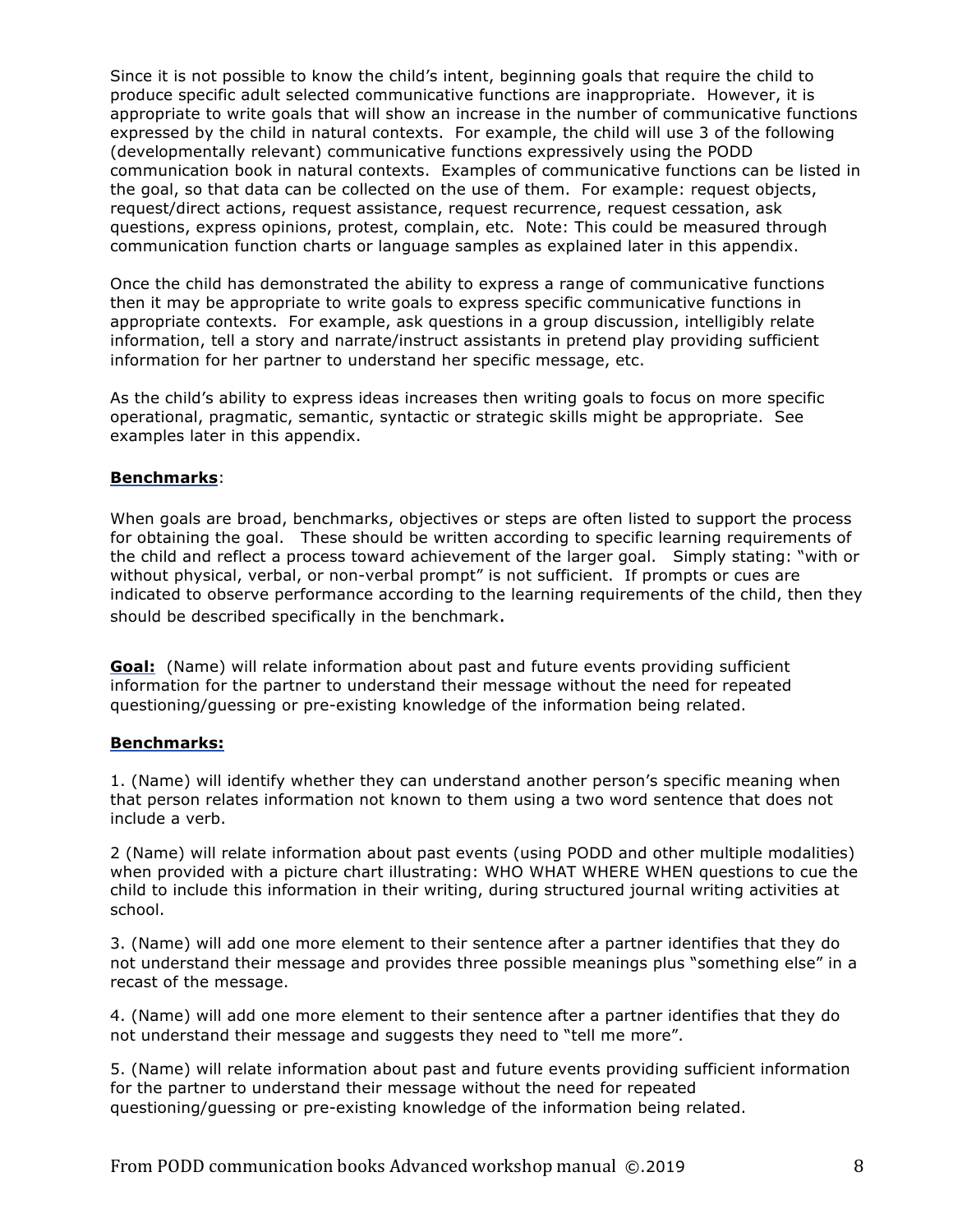### **Check List for Effective Goals**

 $\vert \ \vert$  Does the goal have relevance to the child now and in the future?

Is the purpose of this goal clear to both:

|  | $ $ the child?             |
|--|----------------------------|
|  | $\rfloor$ the instructors? |

Will accomplishing this goal lead to:

 Autonomous Communication?  $\Box$  Increased Access to Communication? □ Increased Communicative Competence?  $\Box$  Meeting communication requirements more:  $\Box$ intelligibly? Specifically?  $\Box$ efficiently?  $\Box$ independently?  $\Box$ in as socially valued a manner as possible?

 $\Box$  Does this goal take into consideration the individual learning requirements of the child?

 $\Box$  Does the goal include a reasonable means for measuring progress?

### **Collecting Data:**

Customized data charts may be constructed to list a goal with space to indicate the context, date, and message. For the beginning communicator, who is only starting to use expressive communication, these charts may be kept with the PODD, since expressive use of the PODD may be infrequent. That way, data can be collected at any time the child takes up an opportunity to express herself. See example below:

Name:

Goal:

| Date | Context | Message | Notes<br>(partner's | Independent |
|------|---------|---------|---------------------|-------------|
|      |         |         |                     |             |
|      |         |         | response)           | Yes/no      |
|      |         |         |                     |             |
|      |         |         |                     |             |
|      |         |         |                     |             |

The use of a language sample is an appropriate tool for collecting data that can show an increase in communicative functions, modalities used, independence, and length of utterance. The language sample may need to be collected over time, so that it reflects natural opportunities for the child to express her own thoughts in meaningful situations. Unlike children who use speech, children with complex communication needs may be less likely to simply chat out of context, but will communicate when a real need or thought arises. It will also be helpful to note the context, the modality the child used, and if the message was initiated by the child, prompted or in response to a direct question.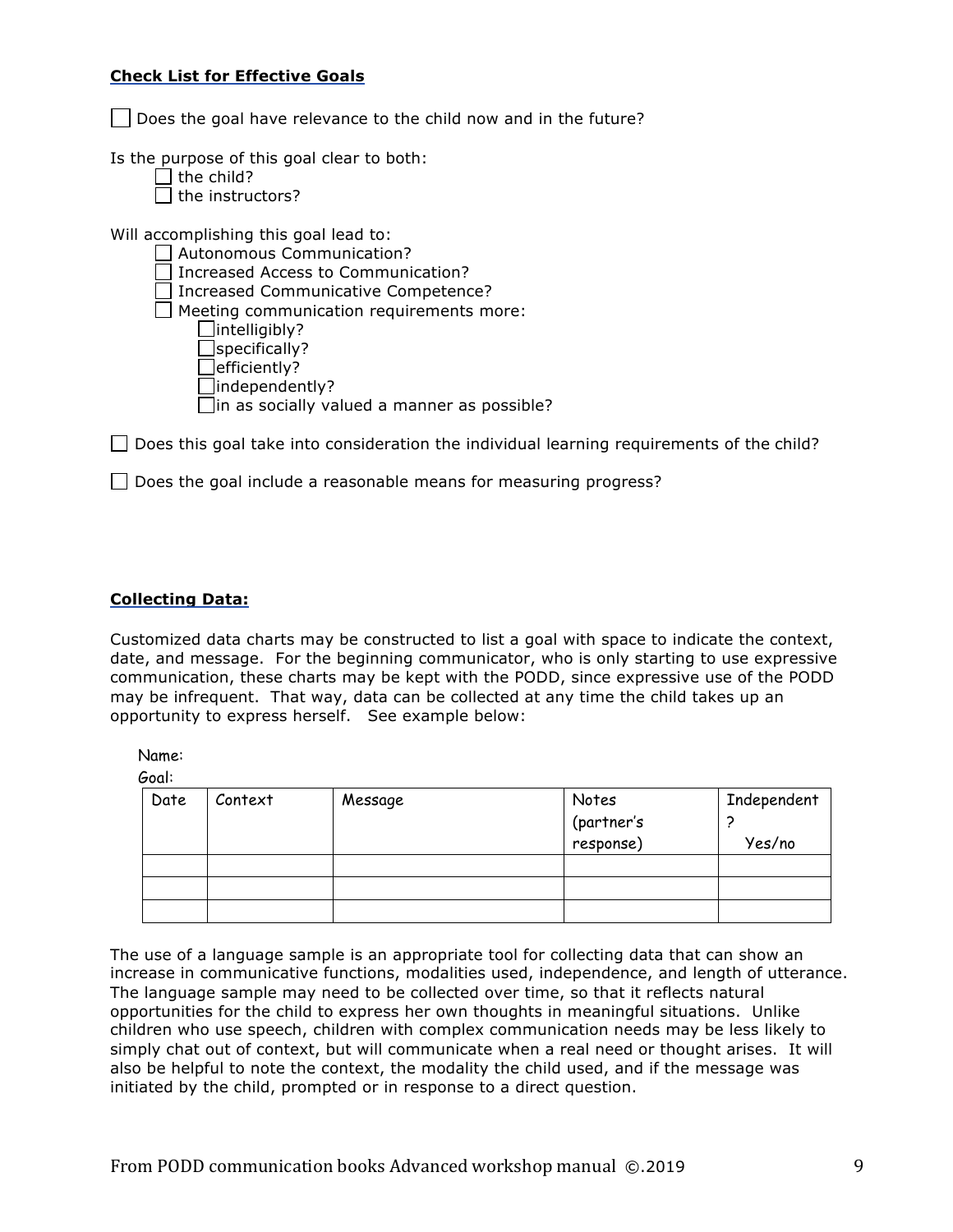Below is a variation of a language sample form first published in: Total Augmentative Communication in the Early Childhood Classroom, by Linda J. Burkhart ©1993. This form allows the recorder to write down each word in an utterance while indicating what modality the child used to express it. (Note: if the utterance is more than 4 words, simply continue on the next line and then skip down to the next free line for the next utterance)

# Name Date Date

|         | *Circle letter that applies in each box                                        |                                                                                                                              |                   |                     |
|---------|--------------------------------------------------------------------------------|------------------------------------------------------------------------------------------------------------------------------|-------------------|---------------------|
| Context | S = Spontaneous<br>R = Responded<br>I = Imitated<br>$C = C$ ued<br>$O = Other$ | Message:<br>$V = voice$<br>VO = voice output<br>P = picture (PODD<br>$G = q$ esture<br>manual system)<br>$S =$ sign language | caldioi<br>Intell | Length<br>Utterance |
|         |                                                                                |                                                                                                                              | У                 |                     |
|         | SRICO                                                                          | VGSVOP VGSVOP VGSVOP VGSVOP VGSVOP                                                                                           | N                 |                     |
|         |                                                                                |                                                                                                                              | У                 |                     |
|         | SRICO                                                                          | VGSVOP VGSVOP VGSVOP VGSVOP VGSVOP                                                                                           | N                 |                     |

Example: Child indicates "something's wrong" and "something hurts" in her PODD, then points to her stomach



| mething'swrong samething.hurts stamach |  |  |
|----------------------------------------|--|--|
| VGSVCP) VGSVCP VGSVOP VGSVOP VGSVOP    |  |  |

Below are some other styles of Language Sample Forms. Select one that best meets your needs, or make your own. The coding used for these forms has been changed and simplified from that which is used in standard in research transcription, in order to make it easier for classroom staff to use quickly.

# **Language Sample Form**

| Name                                | Date                                                                                         |
|-------------------------------------|----------------------------------------------------------------------------------------------|
| Student                             | <b>Communication Partner</b>                                                                 |
| I want /to do something / play /    |                                                                                              |
| categories / toys / ball            |                                                                                              |
|                                     | Oh, you want to play with the ball, do you?                                                  |
|                                     | Lets see what kind of balls we have.                                                         |
| categories / describing words / big |                                                                                              |
|                                     | That's a good idea, I love playing with the<br>really big ball, now if I could just remember |
|                                     | where it is                                                                                  |
| (child points to closet)            |                                                                                              |
|                                     | You want me to look in the closet?                                                           |
|                                     | (points to closet)                                                                           |
| (child nods)                        |                                                                                              |
|                                     | Alright, lets see if it is in there.                                                         |

 $(Y)$  3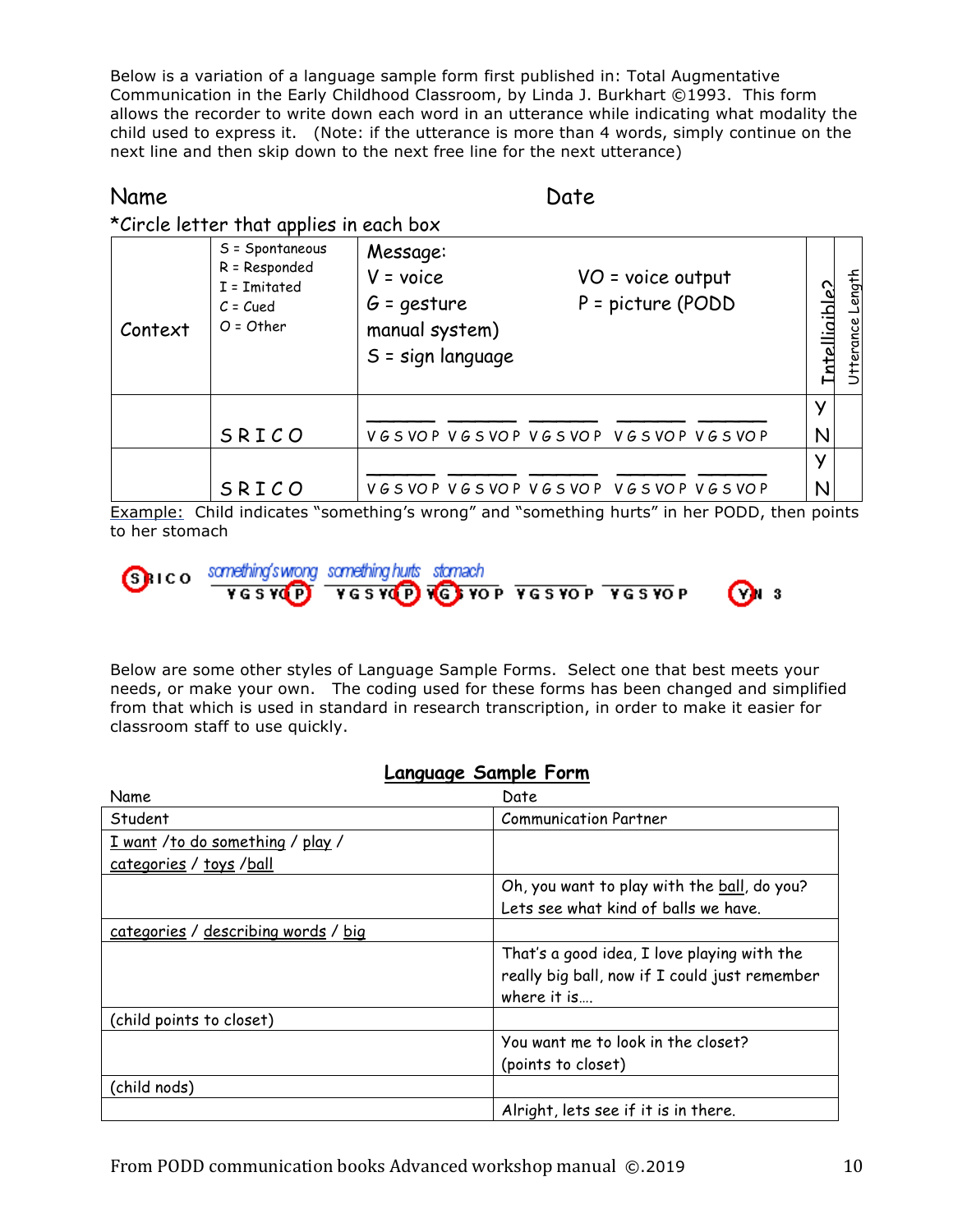# **Language Sample Form**

| Name. |  |  |
|-------|--|--|

| Name    | Date                                                                  |
|---------|-----------------------------------------------------------------------|
| Person  | Language sample                                                       |
| Child   | I want /to do something / play /                                      |
|         | categories / toys /ball                                               |
| Teacher | Oh, you want to play with the ball, do you? Lets see what kind of     |
|         | balls we have.                                                        |
| child   | categories / describing words / big                                   |
| Teacher | That's a good idea, I love playing with the really big ball, now if I |
|         | could just remember where it is                                       |
| child   | (child points to closet)                                              |
| teacher | You want me to look in the closet?                                    |
| child   | (child nods)                                                          |

Code: Plain text = Speech

Interpretations / gestures = Enclosed in parenthesis

Aided Language use (PODD) = underlined

Capital letters = Sign Language

Italics or Cursive = list of choices and concrete items according to a context

 $//$  = phrase or word represented by one symbol or one activation in aided systems

# **Language Sample Form – Partner Assisted Scanning**

## Student: Allie p. 1

\*For each series of communicative turns, start with writing **date, time and context** on one line and then start recording the conversation on the next line. Use one line for each new communicative turn. The last two columns can be used when you are later calculating occurrence of particular parameters.

| Who          | Message                                                                                    |  |
|--------------|--------------------------------------------------------------------------------------------|--|
| 8 / 23 / 09  | 2:30 - Eating blueberries                                                                  |  |
| <b>Allie</b> | (reaches for PODD communication book)                                                      |  |
| Linda        | Do you have something to say?                                                              |  |
| <b>Allie</b> | (Yes) / Quick Word / Uh oh                                                                 |  |
| Linda        | Uh oh, Another word?                                                                       |  |
| <b>Allie</b> | (Yes) / <u>more</u>                                                                        |  |
| Linda        | Oh, you want some more blueberries                                                         |  |
| Linda        | Back to start / I think is / great - Those blueberries are great                           |  |
| Linda        | More to say / Favorite - Those blueberries are your favorite / that's<br>all I have to say |  |

**Code**: Speech = Plain text

 $Interpretations / gets$ 

Aided Language (PODD) = Underlined. Add: [sgd] if speech generating device is used Sign Language = Capital letters

List or array of choices and concrete items according to a context = Italics or Cursive

Phrase or word represented by one symbol or one activation in aided systems  $=$  //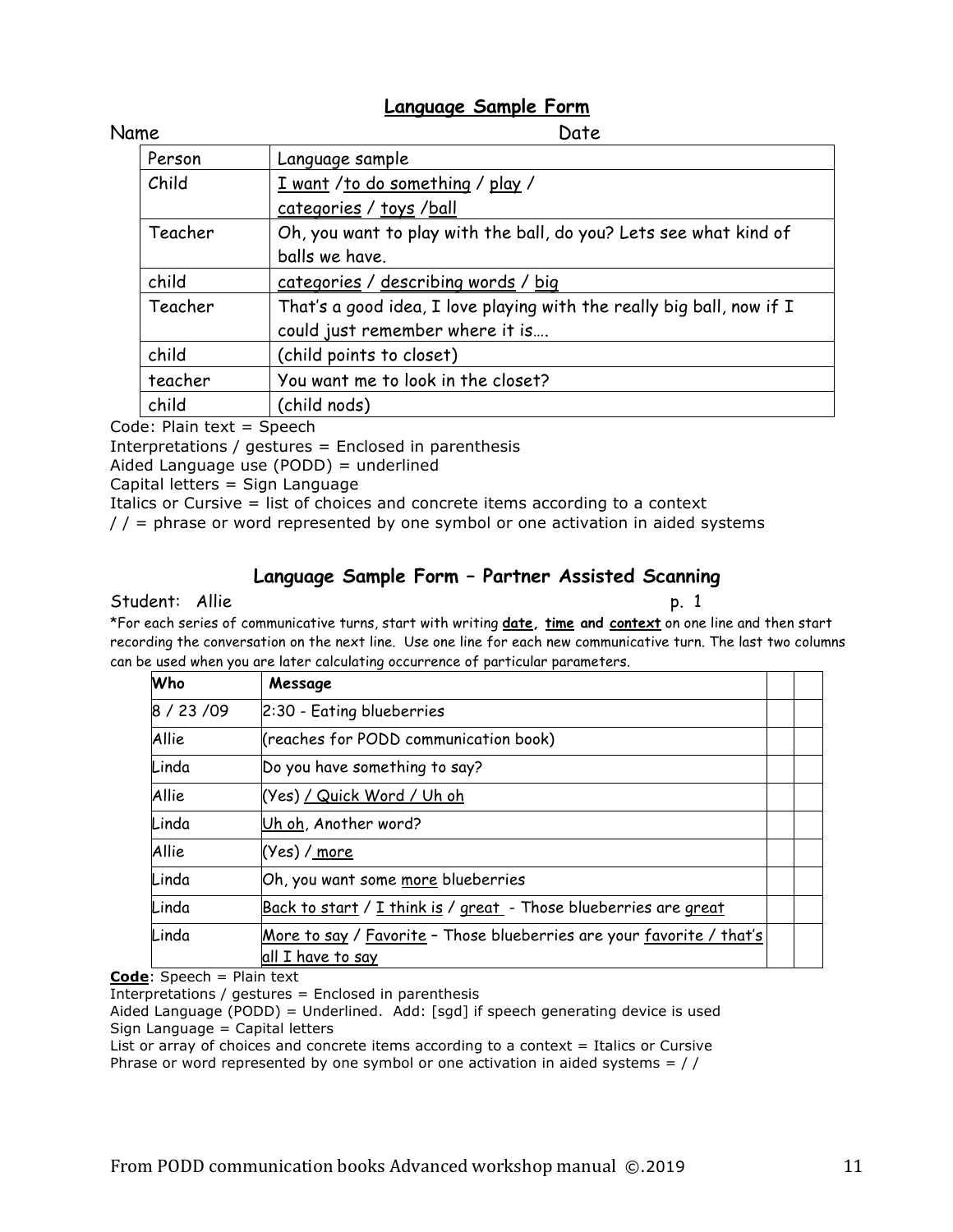Here is another sample form with specific columns that allow for tabulating more information at a later time.

| date | Who | Message | °,<br>Response<br>question | read by<br>Initiation<br>others | Σq<br>Initiated<br>student | Used PODD | Communicative<br>function | of utterance<br>sequence<br>Length |
|------|-----|---------|----------------------------|---------------------------------|----------------------------|-----------|---------------------------|------------------------------------|
|      |     |         |                            |                                 |                            |           |                           |                                    |
|      |     |         |                            |                                 |                            |           |                           |                                    |
|      |     |         |                            |                                 |                            |           |                           |                                    |
|      |     |         |                            |                                 |                            |           |                           |                                    |
|      |     |         |                            |                                 |                            |           |                           |                                    |

The following form is useful for a child who is using a few key words in more complex PODD books or page sets and their message needs interpreting and clarifying in order to work out the specific meaning.

| DATE.                                                                                                                |                                                                                                                 | <b>Partner expansion</b>                                                                                                                                                                                                                                                                                                                                                             |                                   |
|----------------------------------------------------------------------------------------------------------------------|-----------------------------------------------------------------------------------------------------------------|--------------------------------------------------------------------------------------------------------------------------------------------------------------------------------------------------------------------------------------------------------------------------------------------------------------------------------------------------------------------------------------|-----------------------------------|
| <b>Partner</b>                                                                                                       | <b>Blake's Message</b>                                                                                          | (context / interpretation)                                                                                                                                                                                                                                                                                                                                                           | <b>Agreed</b>                     |
| 24/2<br>Gayle                                                                                                        | mean you me be talk /bang head/ not                                                                             | (I was speaking to another adult and not interpreting what I was<br>saying into speech/pictographs)<br>ARE YOU SAYING: Gayle is mean talking and not signing or pointing<br>to your pictures. I am annoyed because I don't understand                                                                                                                                                | Y                                 |
| Mc wk of<br>3/10                                                                                                     | will                                                                                                            | Mc had just asked Will we read your reader?                                                                                                                                                                                                                                                                                                                                          | y                                 |
| mc<br>wk of 3/10                                                                                                     | Am will let I<br>(+ he reached for his toys on the other table)                                                 | ARE YOU SAYING: You want your toys?                                                                                                                                                                                                                                                                                                                                                  | Y<br><b>B.</b> pointed<br>to toys |
| Mc wk of<br>3/10                                                                                                     | Need someone                                                                                                    | ARE YOU SAYING: you need someone? (mc had left him alone in the<br>kitchen after breakfast.)                                                                                                                                                                                                                                                                                         | y                                 |
| Mc $4/3/10$                                                                                                          | And/turn the page/turn<br>(BC pointed to TV)                                                                    | (Elmo DVD had finished.) ARE YOU SAYING: you want to turn on a<br>new DVD?                                                                                                                                                                                                                                                                                                           | y                                 |
| mc<br>5/3/10                                                                                                         | Cold/e<br>(Bc pointed to ice cream and stopped eating<br>main meal and vocalized sound like ahhhh)              | (MC was getting out the ice cream.)<br>ARE YOU SAYING: you want ice cream?                                                                                                                                                                                                                                                                                                           | y                                 |
| Mc 6/3/10                                                                                                            | /I don't want/will yours dear/don't touch/<br>my above                                                          | ARE YOU SAYING: You want me to pick your toys? (He had put toys<br>on the floor?)<br>(I put the toys on up on the table and he settled but did not agree<br>that that was what he wanted)<br>(later on reflection as he used the word "dear", he may have meant<br>that the toys were dear to him and he may have been asking to put<br>them away on his shelf so no one touch them) | $\mathbf{H}$                      |
| Mc6/3/10                                                                                                             | Why mean clever fluffy same                                                                                     | Mc said Why mean? I don't understand. They are the same fluffy<br>bear different clothes.                                                                                                                                                                                                                                                                                            | U Why Mean<br>Y same toy          |
| Lisa<br>oesteopath<br>Mon $1/3/10$                                                                                   | /Port Douglas/gross castle about feel I'm<br>going to?                                                          | Not sure<br>(later thought maybe that Charles had gone on school camp to Port<br>Arthur and BC misses him - wants to go too.                                                                                                                                                                                                                                                         | U                                 |
| (Lisa + mc were<br>talking + ignoring<br><b>BC.</b> He did not press<br>window to let us<br>know he was<br>speaking) | Best feel can about something to to to fete<br>happy happy wrist about feel feel come decide<br>get about would | Lisa asked is your wrist feeling better?<br>(Lisa said of all his body she treated today his wrist would have<br>been the thing he felt most. MC didn't even know he had a sore<br>wrist)                                                                                                                                                                                            | Y                                 |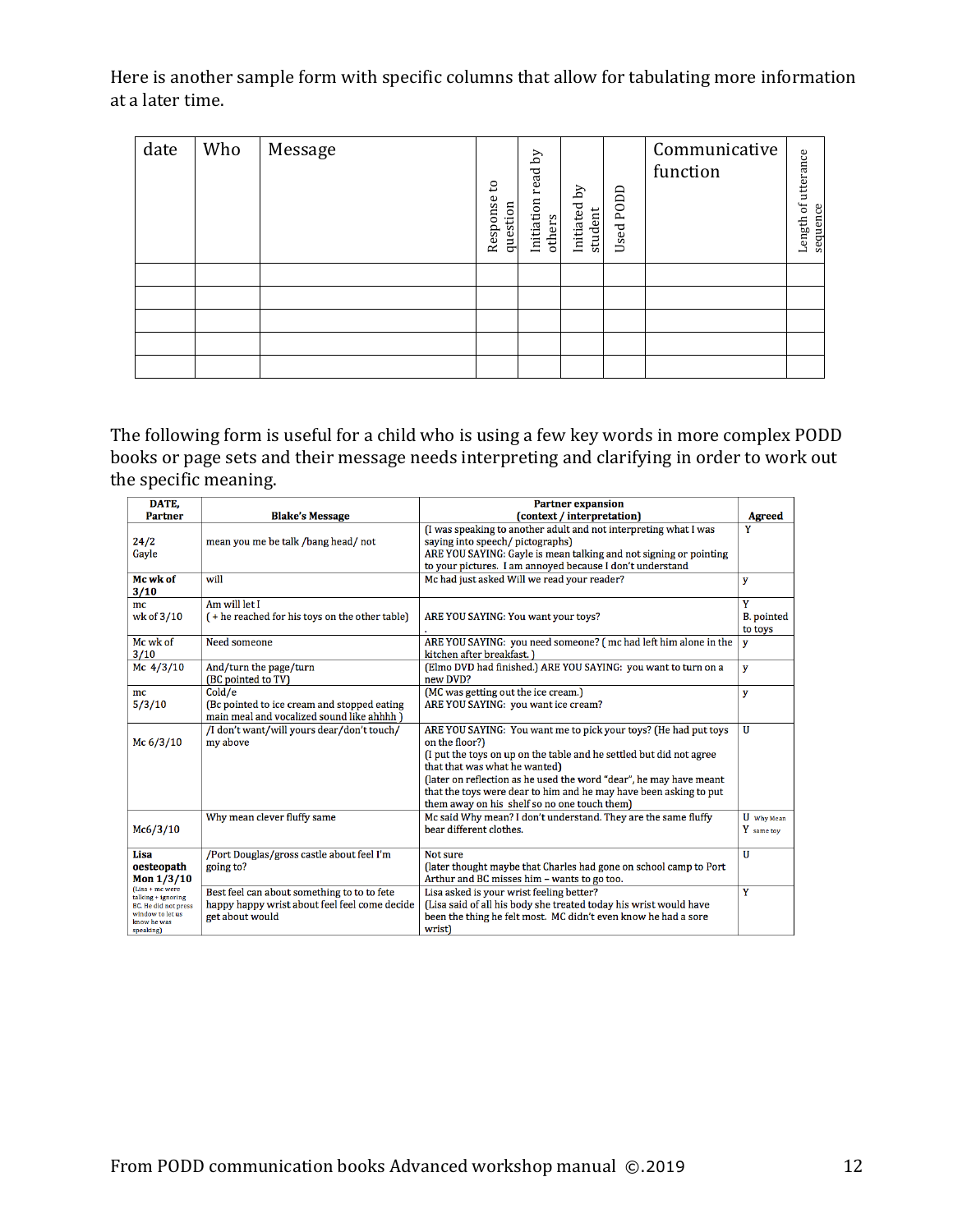This is a simplified language sample form created for quick collection of language samples by assistants, family members etc. The SLP would then go back and fill in communicative functions.

|                            | <b>Student Name:</b> |                        |                                              |                                               |                                                                 |  |
|----------------------------|----------------------|------------------------|----------------------------------------------|-----------------------------------------------|-----------------------------------------------------------------|--|
| Date<br>child<br>initiated | To<br>whom           | How                    | Message that the child communicated          | Context                                       | Communicative<br><b>Function</b><br>(filled in later by<br>SLP) |  |
| 6/7/11                     | Kate                 | Looked at<br>book      | Want / bathroom                              | Math - independent time                       | request                                                         |  |
| 6/7/11                     | Kate                 | vocalized              | Think / silly                                | Group - children making up<br>funny sentences | comment                                                         |  |
| 6/7/11                     | Sue                  | Seemed<br>upset        | stop                                         | Reading - worksheet                           | cessation                                                       |  |
| 6/7/11                     | Kate                 | <b>Touched</b><br>book | Something's wrong / sick / tummy / go / home | lunch                                         | Complaint and<br><b>Request action</b>                          |  |
| 6/7/11                     | Mary                 | Looked at<br>book      | goodbye                                      | End of day                                    | Social / parting                                                |  |

### **Sample Goals and Objectives for Using a PODD Communication Books for a Variety of Access Strategies and Skill Levels**

1. (Name) will show increasing interest and attention to someone using an aided communication system (such as a PODD) to talk to him/her in natural contexts throughout the day. This will be observed as in increase in: looking towards the communication symbols or the communication partner, calming during this process, looking away to the side but with a stillness as if listening, or responding the partner's message. (define this specifically for this child) Minimum of (10) times during the school day in a variety of contexts.

| Date         | Opportunity<br>presented (Someone<br>talks to the child<br>using PODD) | Total | Child Attended<br>(look towards,<br>calmed, responded<br>to the message,<br>$etc.$ ) | $\overline{\mathsf{b}^{\mathsf{t}}\mathsf{c}}$ | Notes on type<br>of attention<br>being observed |
|--------------|------------------------------------------------------------------------|-------|--------------------------------------------------------------------------------------|------------------------------------------------|-------------------------------------------------|
| 09/10<br>/09 |                                                                        | 10    |                                                                                      | 6                                              | Mostly looking<br>at book, and<br>vocalizing    |

# **Possible Benchmarks (determine based on the child):**

Increased attention (as individually defined) to Direct Modeling by

- i. 2 partners in natural contexts
- ii. 4 partners in natural contexts
- iii. 6 partners in natural contexts

Increased attention to Partial Modeling

Increased attention to Full Scan Model

Increased attention based on the number of symbols modeled in sequence:

i. 1, 3, 5, etc. NOTE: It is not important to make the child "look" at each symbol as modeled, in fact, telling a child to look or requiring attention can put too much pressure on some children. We are looking for increased attention to the communicative process, not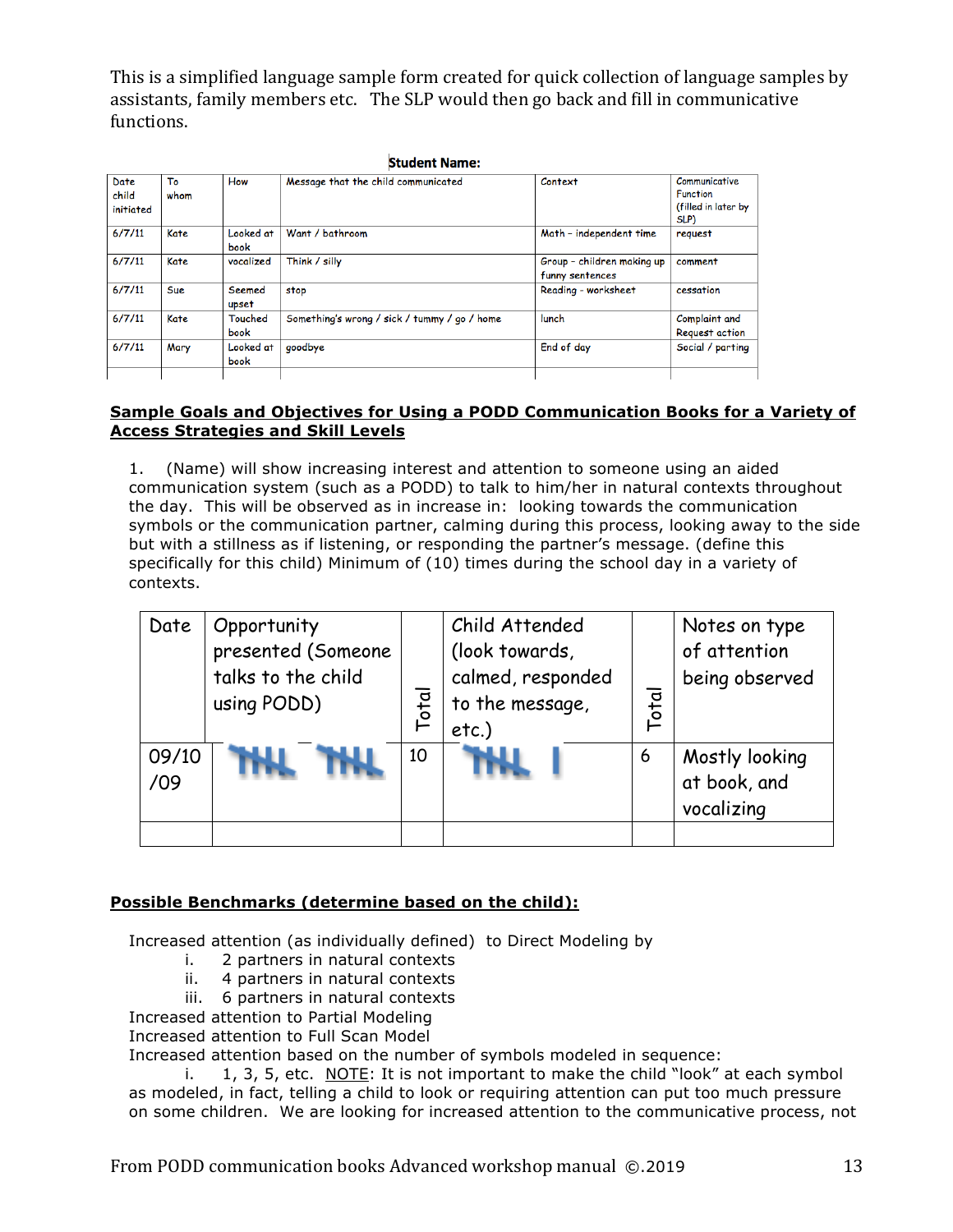just staring at the book. Use this only as a gauge periodically to notice changes over time. See second data chart below.

Decrease in level of prompt needed to facilitate attention for increasing length of utterance modeled. For example:

- Moved symbol to child's gaze
- Moved column of symbols to child's gaze
- Moved communication display to child's gaze
- Symbol highlighted with flashlight
- Symbol tapped with finger
- Symbol or display was shaken with the child's vision
- Display is placed on a slant bord
- Simple point to symbol

| Name:<br>Date:                                          | Context or duration charted |                |
|---------------------------------------------------------|-----------------------------|----------------|
| <b>Facilitations used to</b><br>get attention to symbol | <b>Attention to symbol</b>  | totals         |
| Moved symbol to child's<br>gaze                         |                             | $\overline{7}$ |
| Moved column of symbols<br>to child's gaze              |                             |                |
| Moved communication<br>display to child's gaze          |                             | 3              |
| highlight with flashlight                               |                             | $\mathbf{1}$   |
| tapping point                                           |                             | 5              |
| shaking of symbol/display                               |                             | 10             |
| Use of a slant board                                    |                             |                |
| simple point                                            |                             |                |

**2.** With the use of aided symbols to assist receptive understanding in natural contexts throughout the day, (Name) will show a \_\_% decrease in the following challenging behaviors or an increase in the following positive behaviors:

Collect data based upon quantity and extent of receptive modeling in relation to any observable behaviors.

Note: Children who have challenges in Auditory Processing may need more receptive models before they start expressively using a PODD to communicate. However, they are often seen to calm and show either an increase in positive behaviors or decrease in challenging behaviors when PODD is introduced receptively to talk to them in a variety of contexts, especially when used to help them understand and process language.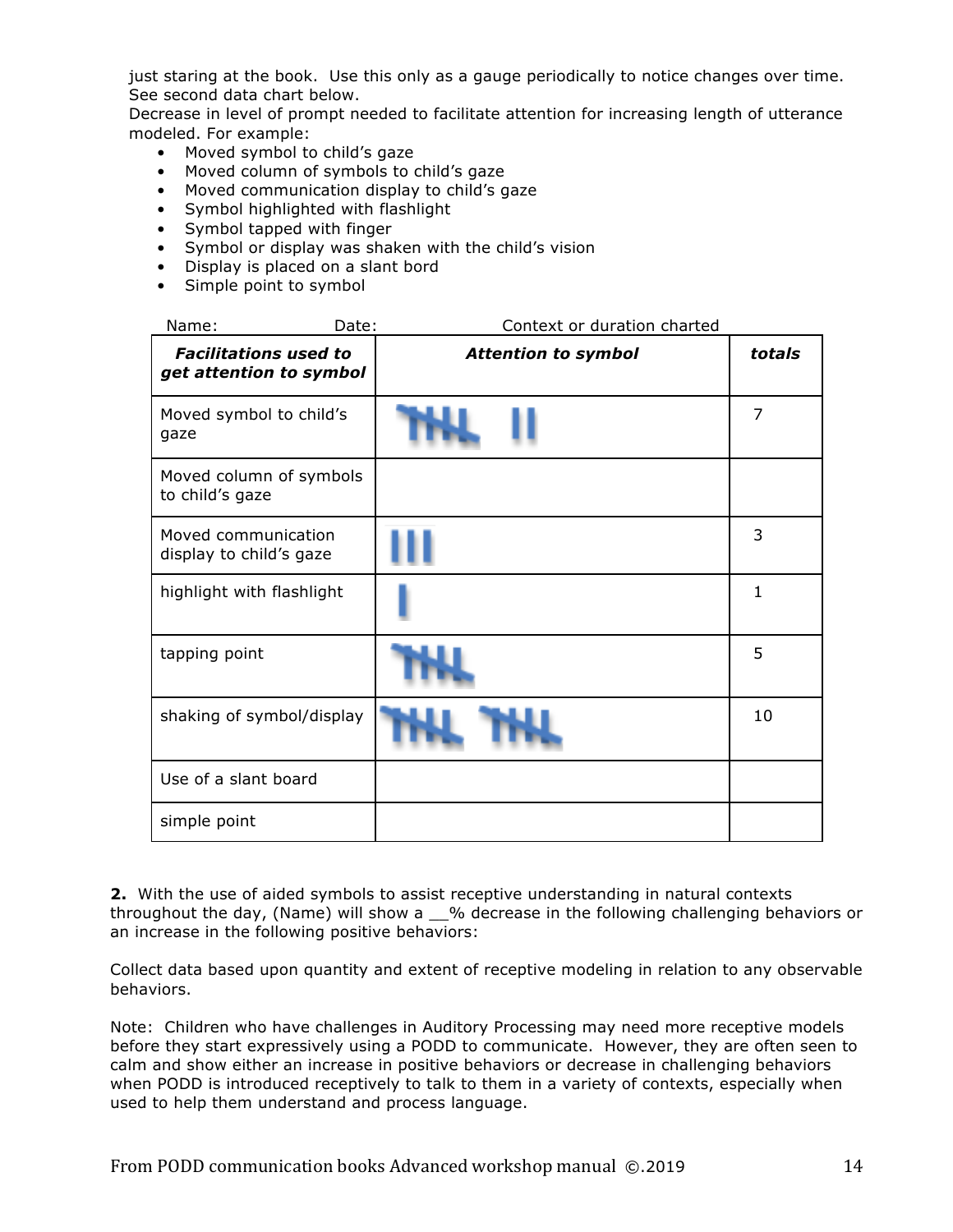**3** Within natural contexts throughout the day, (Name) will initiate use of the PODD communication book by one of the following methods: (defined specifically for this child – see below) and attempt to communicate something (add access method if other than direct selection: via partner-assisted visual scanning). Measured by increasing in frequency over baseline.

- Reach for or retrieve PODD communication book and look toward or approach a communication partner.
- Point to or touch symbols in the PODD after establishing attention of a communication partner.
- Look towards PODD communication book that is always kept within view in close proximity A partner will then offer "Do you have something to say?" and if (name) responds yes, begin using the book through alternative access strategy such as partner-assisted scanning, eye-gaze, or encoding
- Call out or make a sound A partner will then offer "Do you have something to say?" and if (name) indicates "yes", begin using the book through alternative access strategy such as partner-assisted scanning, eye-gaze, or encoding
- Call out or make a sound and then look toward wristband to indicate she has something to say.
- Lift or wave arm wearing a wrist band "I have something to say" A partner will then offer "Do you have something to say?" and if (name) responds yes, begin using the book through alternative access strategy such as partner-assisted scanning, eye-gaze, or encoding
- Change affect, become distressed, disinterested, excited, etc. A partner will then offer "Do you have something to say?" and if (name) responds yes, begin using the book through alternative access strategy such as partner-assisted scanning, eye-gaze, or encoding

### Name:

(Acceptable forms of initiation for this child can be listed on this form here)

| Date:    | Number of times child initiated use of PODD | Totals: |
|----------|---------------------------------------------|---------|
| 09/10/09 |                                             | 8       |
|          |                                             |         |

### Or:

| Name:                                                        | date:                          |        |
|--------------------------------------------------------------|--------------------------------|--------|
| Method of initiation                                         | Number of times during the day | Totals |
| Look towards PODD                                            |                                | 7      |
| Vocalization                                                 |                                | 3      |
| Activate single message device:<br>"I have something to say" |                                | 10     |
| <b>Wave Wrist Band</b>                                       |                                | 5      |
| Change in Affect                                             |                                | 6      |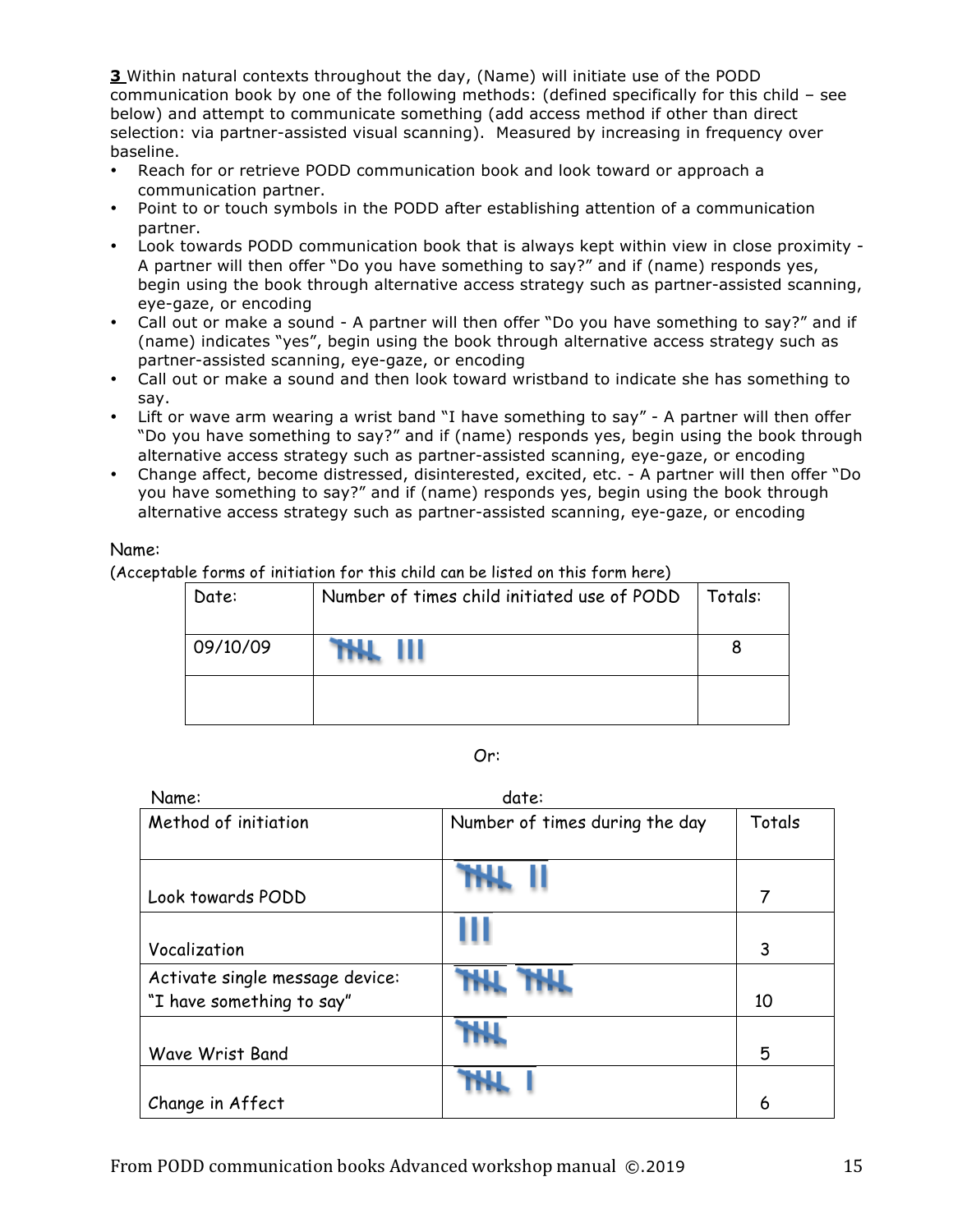4. (Name) will intelligibly initiate communication with an expanded range of communication partners. (measurement of baseline vs. current)

 Data sheet: List specific partners from each of the 'Circle of Communication Partners' from Social Networks (Hunt-Berg and Blackstone, 2003). Ask each partner if the child is initiating communication with them. You may also ask how the child initiates with each partner.

| (*) Baseline date: |                                      |                                      | $(\checkmark)$ Followup date:        |                  |
|--------------------|--------------------------------------|--------------------------------------|--------------------------------------|------------------|
| Partner            | Initiates by                         | Initiates by                         | Initiates by                         | Other: please    |
|                    | Vocalizing                           | Raising arm                          | looking at                           | specify          |
|                    |                                      |                                      | the book                             |                  |
| Mother             | $\frac{1}{\sqrt{2}}$                 | V                                    | $\overline{\mathbf{x}}$ $\mathbf{v}$ | Eye gaze         |
| father             | $\overline{\mathbf{x}}$ $\mathbf{v}$ | V                                    |                                      |                  |
| Ann (sibling)      | $\bm{x}$                             | V                                    | ×<br>$\mathbf v$                     | Pulling arm      |
| Peter (good)       | $\overline{\mathbf{x}}$ $\mathbf{v}$ | V                                    |                                      |                  |
| friend             |                                      |                                      |                                      |                  |
| James (good)       |                                      | V                                    | $\overline{\mathbf{x}}$ $\mathbf{v}$ |                  |
| friend             |                                      |                                      |                                      |                  |
| Joanne (child in   |                                      |                                      |                                      | Needs assistance |
| class)             |                                      |                                      |                                      | from class       |
|                    |                                      |                                      |                                      | assistant        |
| Sam (child in      |                                      |                                      |                                      | Needs assistance |
| class)             |                                      |                                      |                                      | from class       |
|                    |                                      |                                      |                                      | assistant        |
| Mr X. neighbor     |                                      | V                                    |                                      | Needs assistance |
|                    |                                      |                                      |                                      | from parent      |
| teacher            |                                      | $\overline{\mathbf{x}}$ $\mathbf{v}$ |                                      |                  |
| <b>SLP</b>         | $x \sim$                             | $x \sim$                             | $x \sim$                             |                  |
| <b>OT</b>          |                                      | $x \sim$                             | V                                    |                  |
| Doctor             |                                      | V                                    |                                      | <b>Needs</b>     |
| (as reported by    |                                      |                                      |                                      | assistance from  |
| mother)            |                                      |                                      |                                      | parent           |
| Waiter/waitress    |                                      |                                      |                                      | Needs assistance |
| (as reported by    |                                      |                                      |                                      | from family or   |
| family)            |                                      |                                      |                                      | friend - Using   |
|                    |                                      |                                      |                                      | voice output     |
|                    |                                      |                                      |                                      | device with      |
|                    |                                      |                                      |                                      | prepared         |
|                    |                                      |                                      |                                      | message.         |
|                    |                                      |                                      |                                      |                  |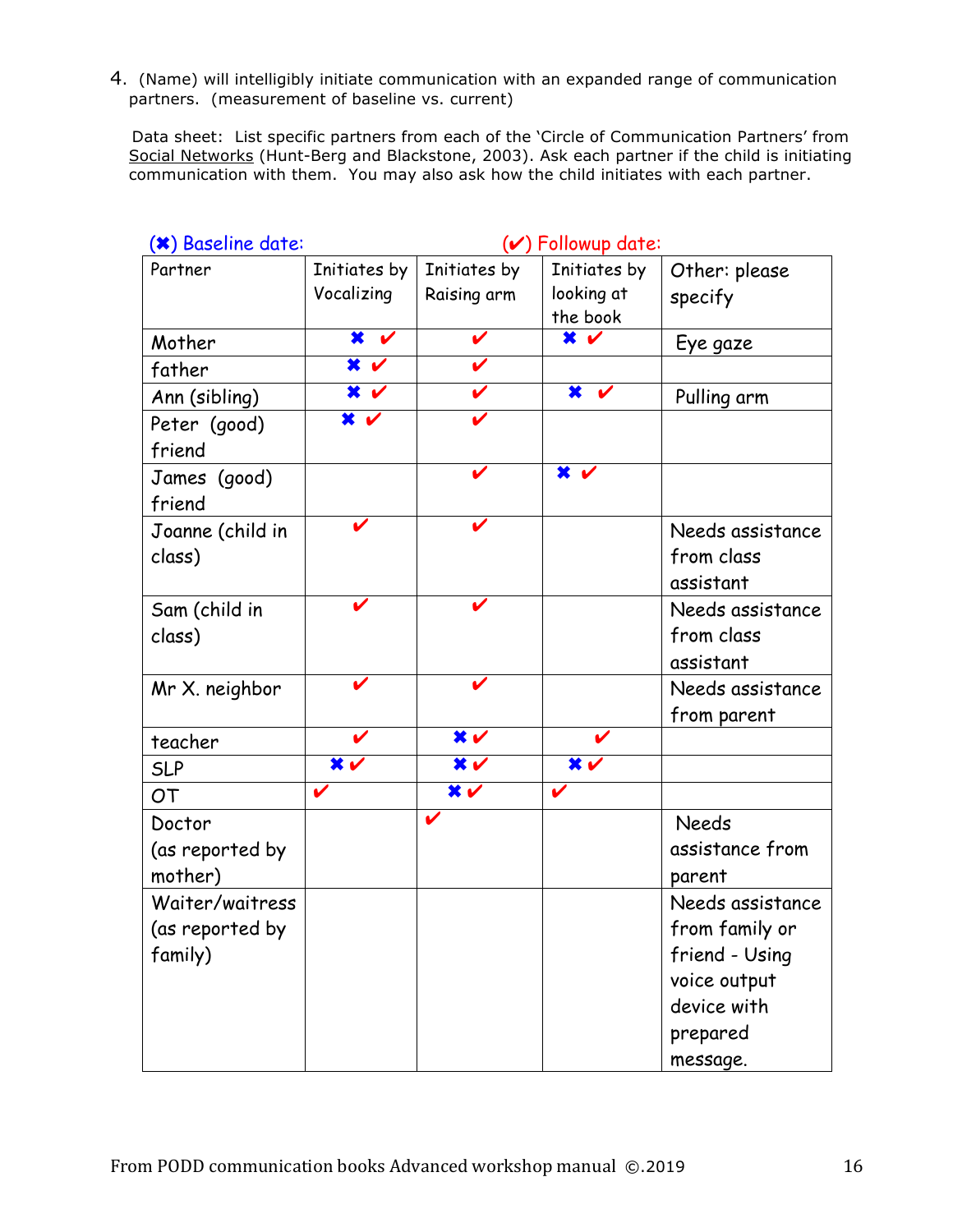5. When (Name's) behavior implies an interest in communicating (by looking toward the PODD communication book, calling out, or showing a change in affect) within the context of teachable moments, (Name) will express an increasing range of communicative functions such as requests, comment? (add access method if other than direct selection: via partnerassisted auditory plus visual scanning). OR

Within natural contexts throughout the day, (Name) will use an increasing number of communicative functions or intents expressively with the PODD communication book.

(Note a number of functions and frequency may be specified. For example: the child will use the PODD communication book to express 3 types of communicative intents/functions from the list the below. Child will increase frequency and percentage used during a week at school.) Examples of earliest communicative functions and intents:

> Request objects, action, activity, turn, assistance, recurrence (more) Cessation (stop and finish) Complain (protest, reject) Inform (draw attention to something) Express an opinion Ask a question Answer

Note: Expressing communicative functions must be based upon the child's intent and therefore can only be modeled by others in contexts and not specifically prompted - since we can't know the child's intent. Therefore, progress cannot be measured by the reduced amounts of prompts needed. Progress is measured by the increasing use of communicative attempts and functions by the child in natural contexts.

| Name:                                                                    | Date:                               |                |
|--------------------------------------------------------------------------|-------------------------------------|----------------|
| <b>Communicative Function</b>                                            | Number of times expressed with PODD | Totals         |
| Request objects                                                          |                                     | $\overline{7}$ |
| Request action                                                           |                                     | 3              |
| Request activity                                                         |                                     | 10             |
| Request a turn                                                           |                                     | 5              |
| Reject, protest, complain                                                |                                     | 5              |
| Respond/acknowledge                                                      |                                     | $\overline{7}$ |
| Inform (draw attention to<br>something)                                  |                                     | 3              |
| Clarify or specify - for<br>example in the case of<br>something is wrong |                                     | 5              |
| Comment on action/object                                                 |                                     | 3              |
| Express an opinion                                                       |                                     | $\overline{7}$ |
| Ask a question                                                           |                                     | $\overline{7}$ |
| Answer                                                                   |                                     | 3              |

**Note**: A language sample form may also be used and then tallied for the types of communicative functions used.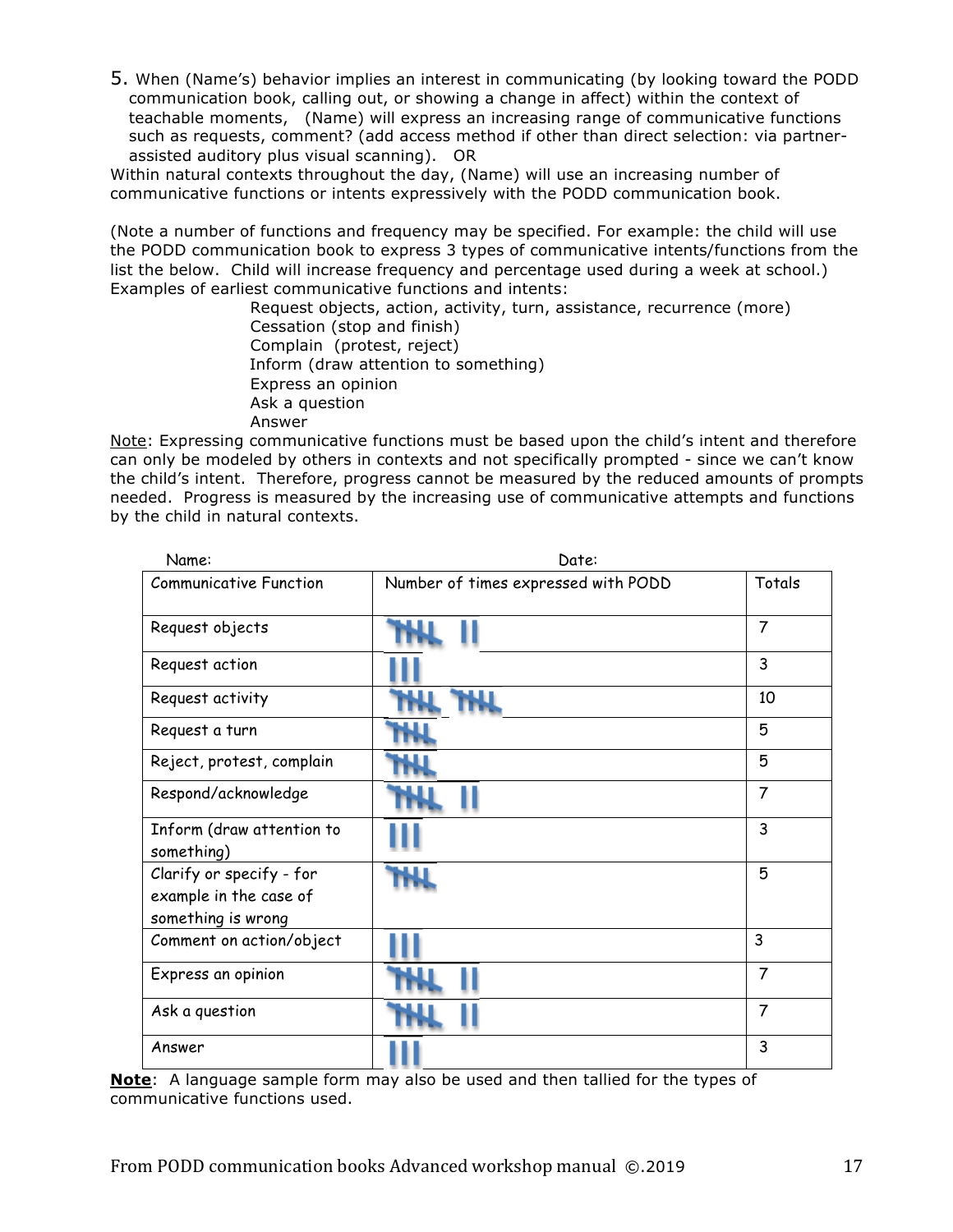6. Within natural contexts throughout the day, (Name) will use an increasing amount of vocabulary items in the PODD communication book to express intents.

Note: For data collection, use one of the language samples forms above and tally the variety of vocabulary used.

Or

For the beginning communicator, keep track of vocabulary used expressively over the course of the day/ week or specified period of time

| Name:                              | Date:                             |
|------------------------------------|-----------------------------------|
| Vocabulary item (write in as used) | Number of times used expressively |
| More                               |                                   |
| Done                               |                                   |
| Uh oh                              |                                   |
| $I$ want                           |                                   |
| Book                               |                                   |
| Computer                           |                                   |
| $I$ like                           |                                   |
| Great                              |                                   |
| Si/ly                              |                                   |
| Don't like                         |                                   |
| Scary                              |                                   |
|                                    |                                   |

**7.** (Name) will use language (sign, pictographs, spoken words) to request objects, actions, assistance, recurrence (more) and cessation (stop, finish), ask questions, express opinions, protest and complain.

Note: For data collection, use one of the language samples forms above and tally use of each communicative function.

**8.** (Name) will relate information about past and future events providing sufficient information for the partner to understand their message without the need for repeated questioning/guessing or pre-existing knowledge of the information being related.

### **Benchmarks:**

• (Name) will identify whether they can understand another person's specific meaning when that person relates information not known to them using a two word sentence that does not include a verb.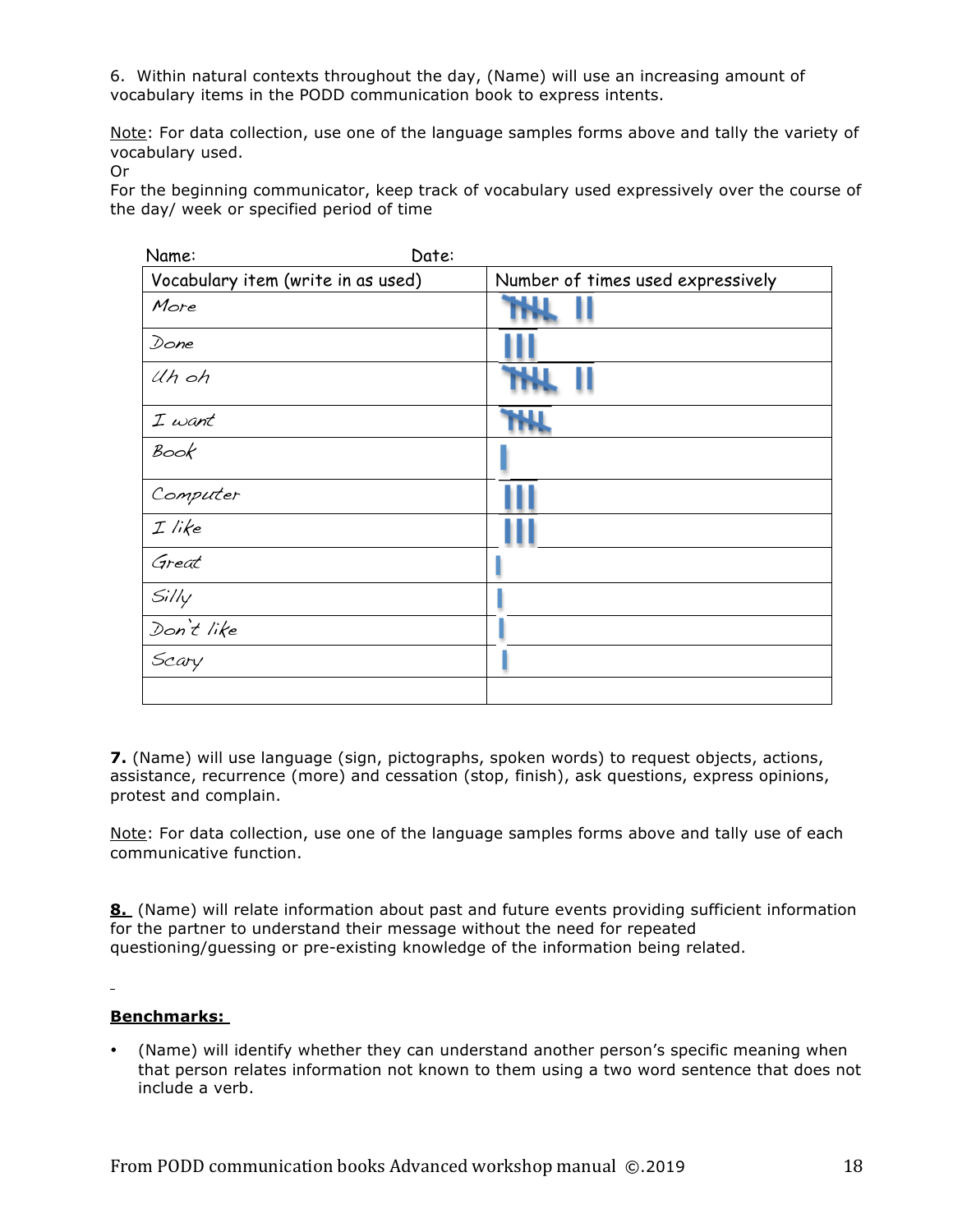- 2 (Name) will relate information about past events (using PODD and other multiple modalities) when provided with a picture chart illustrating: WHO WHAT WHERE WHEN questions to cue the child to include this information in their writing, during structured journal writing activities at school.
- (Name) will add one more element to their sentence after a partner identifies that they do not understand their message and provides three possible meanings plus "something else" in a recast of the message.
- (Name) will add one more element to their sentence after a partner identifies that they do not understand their message and suggests they need to "tell me more".
- (Name) will will relate information about past and future events providing sufficient information for the partner to understand their message without the need for repeated questioning/guessing or pre-existing knowledge of the information being related.

9. (Name) will appropriately ask a variety of questions, providing partner with sufficient information to understand her specific question. E.g. "Why", "What ….", "Where...." "when.....", "who...." "how…". " Whose ….." "Can I …" "Do you ….." (as measured across all activities during a school day)

|         | asked by child and<br>understood by partner | asked by child and <b>NOT</b><br>understood by partner | Understood<br>(or percentage<br>of attempts) |
|---------|---------------------------------------------|--------------------------------------------------------|----------------------------------------------|
| x/xx/xx |                                             |                                                        |                                              |

OR

| Name:                      | Week:                                                           |       |  |  |
|----------------------------|-----------------------------------------------------------------|-------|--|--|
| Question:                  | Number of questions asked by child and understood by<br>partner | total |  |  |
| Why.                       |                                                                 |       |  |  |
| What                       |                                                                 |       |  |  |
| Where                      |                                                                 |       |  |  |
| When                       |                                                                 |       |  |  |
| Who                        |                                                                 |       |  |  |
| Whose                      |                                                                 |       |  |  |
| How                        |                                                                 |       |  |  |
| Can I                      |                                                                 |       |  |  |
| Do you                     |                                                                 |       |  |  |
| Other Yes/no<br>questions: | You do that?; She go?;                                          |       |  |  |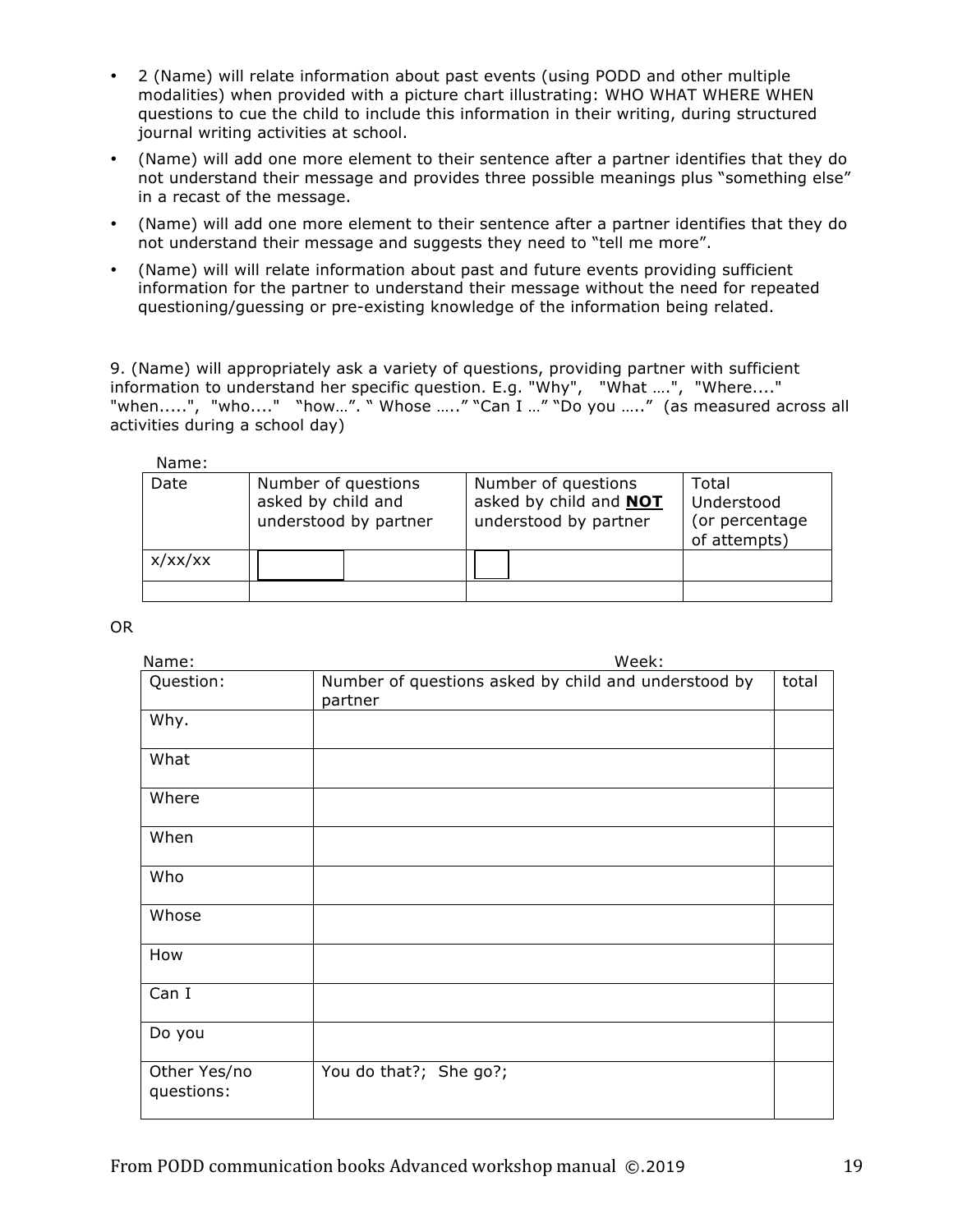10. (Name) will intelligibly (define how they will indicate YES/NO) to indicate Yes / No to accept, reject, Items during partner-assisted scanning (may add criteria re: familiarity /range of partners)

Define how the child will intelligibly indicate yes /no – (eye gaze, gesture, body position, head movement, speech, etc.)

11. (Name) will use a (specific access strategy) to intelligibly access her PODD communication book with trained partners when sitting in a stable, supported sitting position.

Define specific access strategy: partner-assisted scanning, direct eye-point, coded eye-gaze (color and number grid) etc..

| $(x)$ Baseline date: |                       | (✓) Followup date:         |
|----------------------|-----------------------|----------------------------|
| Partner:             | Able to use<br>access | Comment on intelligibility |
|                      | strategy (Yes / No)   |                            |
|                      |                       |                            |
|                      |                       |                            |
|                      |                       |                            |

12. (Name) will actively gain her communication partner's attention to initiate communication with sufficient clarity to be understood by unfamiliar (but informed) partners.

| Name:            | Date                                   |       |
|------------------|----------------------------------------|-------|
| Name of informed | Number of times intelligibly initiated | Total |
| partners         | communication                          |       |
|                  |                                        |       |
|                  |                                        |       |
|                  |                                        |       |
|                  |                                        |       |
|                  |                                        |       |
|                  |                                        |       |

13. (Name) will use appropriate syntactical forms (sentence structure) to provide sufficient information to enable trained partners\* to understand his message without contextual cues. \*Trained partner = person trained how to use the child's communication system and access strategy, such as, partner-assisted auditory scanning PODD communication book

Note: For data collection, use one of the language samples forms above to evaluate and show changes in the child's use of syntax over time

14. (Name) will intelligibly relate information, tell a story, narrate and/or instruct assistants in pretend play providing sufficient information for her partner to understand her specific message. (With increasing sophistication as shown in a language sample over time.)

Note: For data collection, use one of the language samples forms above.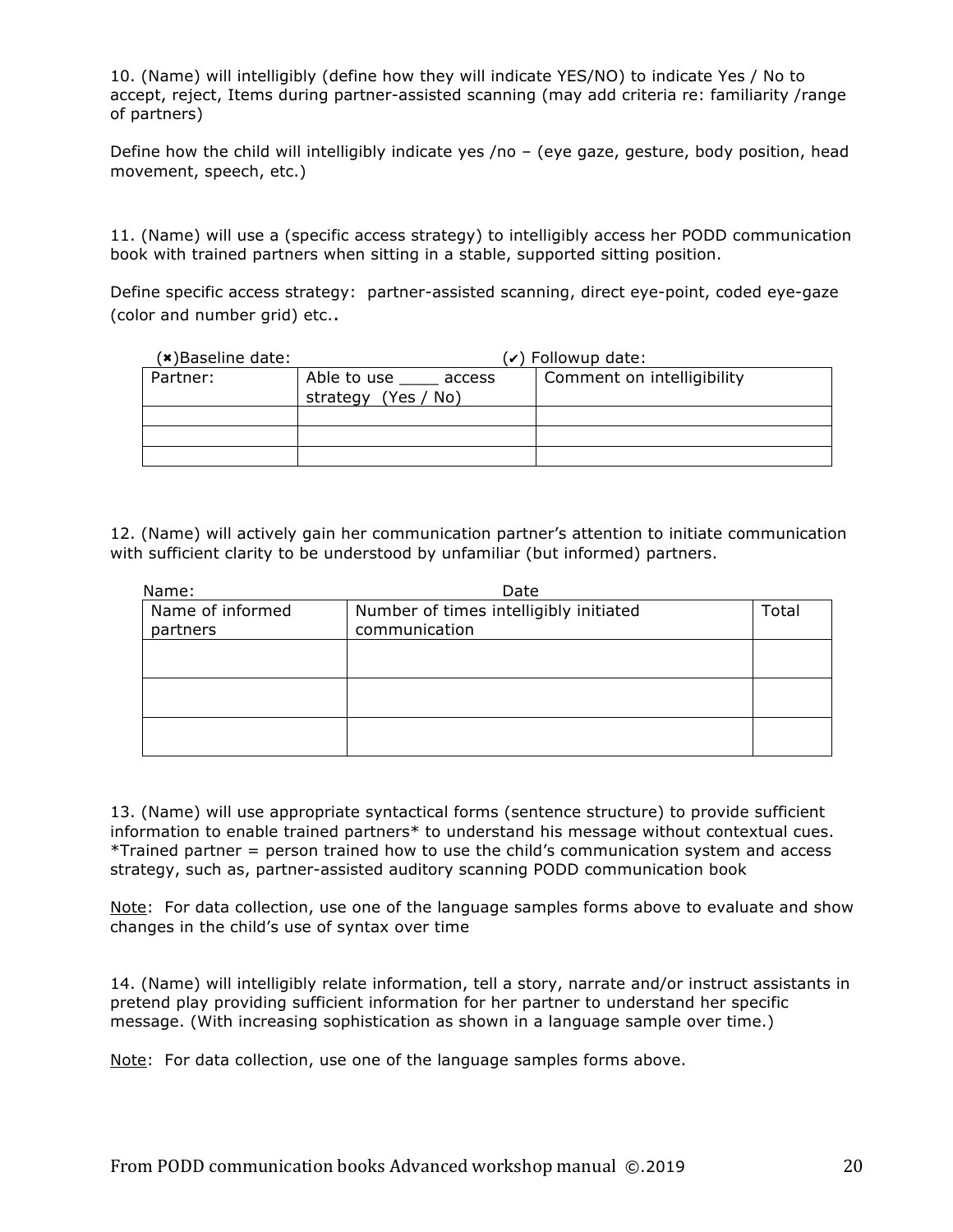15. (Name) will participate in class discussions and interact directly with peers to express a range of meanings.

- Relate information
- Ask questions.
- Answer questions
- Give oral presentations

Note: For data collection, Create a customized language sample form for each function as shown below:

Relating information

| Date  | Message                       | Cued? | Partner   |
|-------|-------------------------------|-------|-----------|
| 10/09 | I went to the movies Saturday |       | Peer      |
| 10/09 | I went to the movies Saturday | N     | Assistant |
| 10/09 | I saw dinosaur museum         | N     | Class     |

Ask questions

| Date  | Message                         | Cued? | Partner |
|-------|---------------------------------|-------|---------|
| 10/09 | What is that?                   | N     | Peer    |
| 10/09 | What am I supposed to be doing? | N     | Teacher |
| 10/09 | Why caterpillar turn butterfly? | N     | Class   |

Answer questions – note it does not have to be a correct answer.

| Date  | Partner             | Question                                                                       | Type of<br>Question | Answer   |
|-------|---------------------|--------------------------------------------------------------------------------|---------------------|----------|
| 10/09 | Teacher<br>to class | How many apples are in the<br>picture?                                         | G                   | $A - R$  |
| 10/09 | Assistant           | How many balls?                                                                | D                   | $A - DK$ |
| 10/09 | Peer                | Where is the pen?                                                              | G                   | $A - R$  |
| 10/09 | Teacher             | Why do you think the boy got into<br>trouble when he ate all of the<br>apples? | D                   | $A - RC$ |
| 10/09 | Teacher             | How do you think he felt?                                                      | D                   | $I - IR$ |

Type of question:

 $D =$  Direct question to the student – obligatory to answer.

G = General question: student did not have to volunteer to answer this question (not obligatory), i.e. the question was generally asked to a group of people. Note you do not need to include all general questions asked to the whole class/a group in a school day (there will be too many). Only include questions the student volunteers to answer.

Answer:  $(A= Appropriate, I= Inappropriate)$ 

 $A - R$  = student gave a relevant (although not necessarily correct) answer.

A - DK = Student indicated, "I don't know"

A - RC = Student requested clarification / more information / indicated they did not understand the question.

 $A - CT = student appropriately changed topic, needed to communicate about$ something else.

I - IR = Student gave an irrelevant answer, inappropriately changed topic.

I - NR = Student did not respond to question.

NOTE: All answers coded A indicate achievement in this objective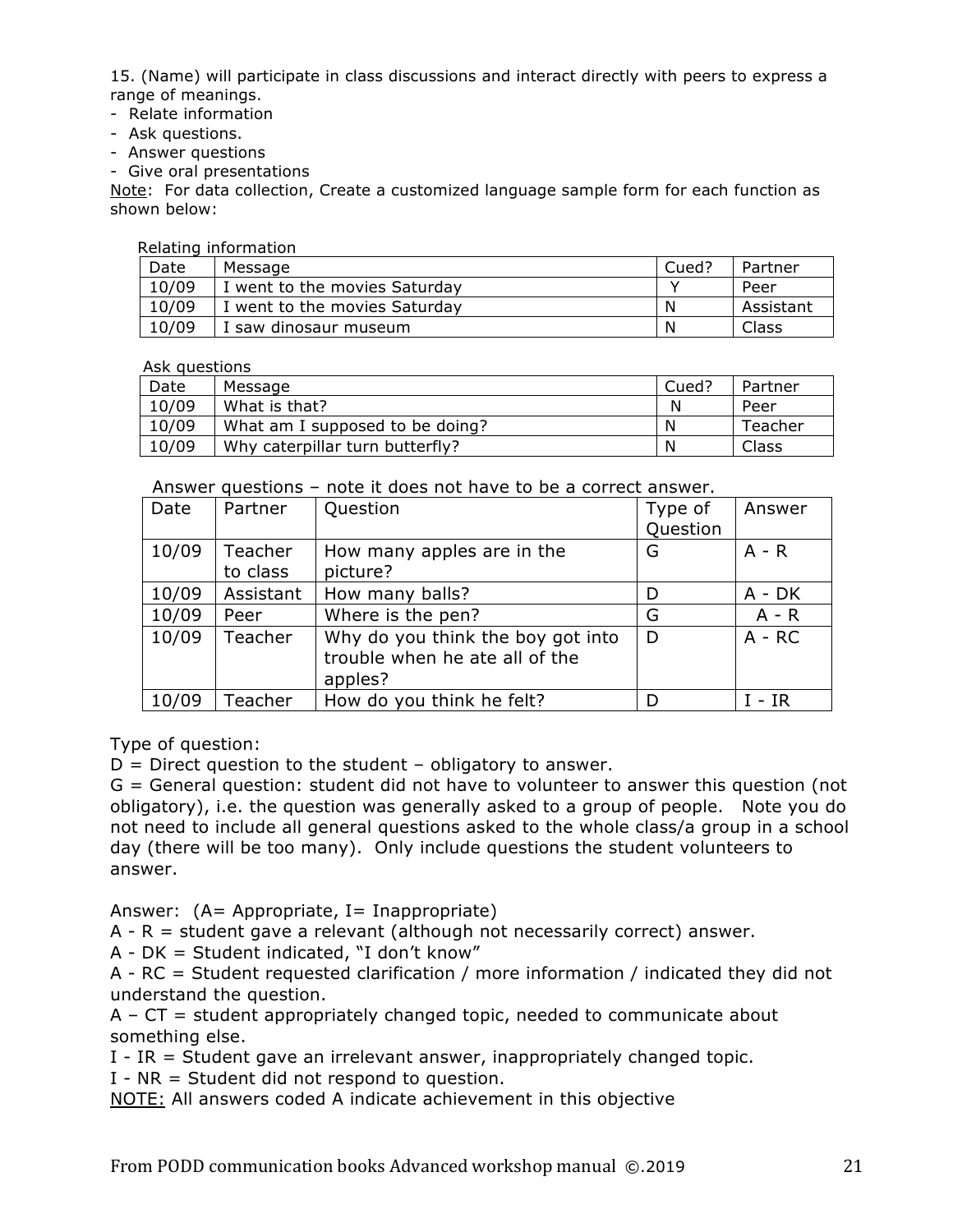Oral presentations to class

| Date  | Oral presentation | Assisted | Asked /       | Assisted     |
|-------|-------------------|----------|---------------|--------------|
|       |                   |          | answered      |              |
|       |                   |          | questions     |              |
| 10/09 | Show and tell     |          | Answered only | $\checkmark$ |
| 11/10 | Platypus project  | N        | Answered only |              |
| 12/11 | Show and tell     | N        | Asked and     |              |
|       |                   |          | answered      |              |

**16.** Within natural contexts throughout the day, (Name) will use his/her PODD communication book to communicate something using auditory plus visual partner-assisted scanning method.

**NOTE**: Define the type of partner-assisted scanning: visual, auditory or auditory plus visual

- . a. Level One (single item scan) - items presented one at a time going down each column
- b. Level Two (column item scan) items presented as a column/group and then only presented individually if the child responds yes to that column.
- c. Level Three (section/page, column, item scan) items presented as a section/page, column, and then item

**Note:** define one specific form of yes/no response for this child, however, a backup method can be selected for when the child fatigues or is having difficulty with the usual method

Examples:

- (Name) will verbalize \_\_\_\_ 'no' and \_\_\_\_\_ for "yes"
- (Name) will shake her head for 'no' and nod her head for "yes"
- (Name) will turn his/her head left for 'no' and bring his/her head forward for "yes" towards talking yes/no switches that are held about an inch from the child's left cheek and under his/her chin. With initial cue of brushing the switches lightly against his/her cheek/chin as 'yes' and 'no' are verbalized for each. This is used to teach the head movements and is faded to just using head movements. The goal is to use head movements alone without the switches. (This strategy is for children with dyspraxia only. Not appropriate for children who have sensory processing challenges.)
- (Name) will turn his/her head to the side for 'no' and reach forward with his/her hand for "yes" towards the PODD book
- (Name) will nod his/her head for yes and shake head side to side for no

| .        |                                                                                   |               |  |
|----------|-----------------------------------------------------------------------------------|---------------|--|
| Date     | Number of successfully communicated messages                                      | <b>Totals</b> |  |
| xx/xx/xx |                                                                                   | 17            |  |
| xx/xx/xx |                                                                                   | 12            |  |
|          |                                                                                   |               |  |
| Date     | *Anecdotal notes: examples of messages with dates                                 |               |  |
| xx/xx/xx | I like / this is fun / more to say / silly (I think this is fun and silly)        |               |  |
| xx/xx/xx | Quick word / different / more to say / I want / book (I want a different<br>book) |               |  |

Name:

Language sample forms may also be used for more specific data collection